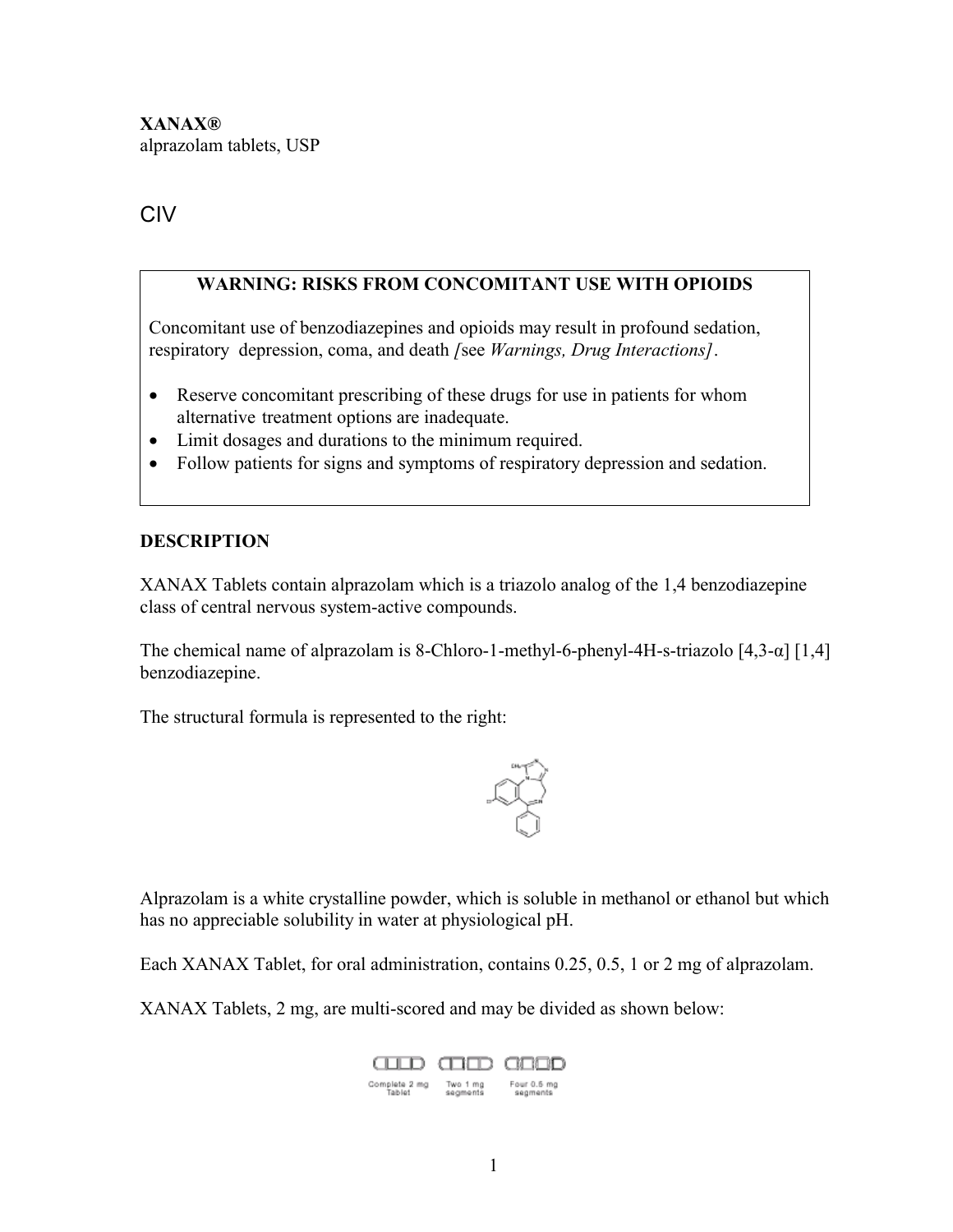Inactive ingredients: Cellulose, corn starch, docusate sodium, lactose, magnesium stearate, silicon dioxide and sodium benzoate. In addition, the 0.5 mg tablet contains FD&C Yellow No. 6 and the 1 mg tablet contains FD&C Blue No. 2.

# **CLINICAL PHARMACOLOGY**

#### **Pharmacodynamics**

CNS agents of the 1,4 benzodiazepine class presumably exert their effects by binding at stereo specific receptors at several sites within the central nervous system. Their exact mechanism of action is unknown. Clinically, all benzodiazepines cause a dose-related central nervous system depressant activity varying from mild impairment of task performance to hypnosis.

### **Pharmacokinetics**

### Absorption

Following oral administration, alprazolam is readily absorbed. Peak concentrations in the plasma occur in 1 to 2 hours following administration. Plasma levels are proportionate to the dose given; over the dose range of 0.5 to 3.0 mg, peak levels of 8.0 to 37 ng/mL were observed. Using a specific assay methodology, the mean plasma elimination half-life of alprazolam has been found to be about 11.2 hours (range: 6.3-26.9 hours) in healthy adults.

#### **Distribution**

In vitro, alprazolam is bound (80 percent) to human serum protein. Serum albumin accounts for the majority of the binding.

#### Metabolism/Elimination

Alprazolam is extensively metabolized in humans, primarily by cytochrome P450 3A4 (CYP3A4), to two major metabolites in the plasma: 4-hydroxyalprazolam and  $\alpha$ hydroxyalprazolam. A benzophenone derived from alprazolam is also found in humans. Their half-lives appear to be similar to that of alprazolam. The plasma concentrations of 4 hydroxyalprazolam and  $\alpha$ -hydroxyalprazolam relative to unchanged alprazolam concentration were always less than 4%. The reported relative potencies in benzodiazepine receptor binding experiments and in animal models of induced seizure inhibition are 0.20 and 0.66, respectively, for 4-hydroxyalprazolam and  $\alpha$ -hydroxyalprazolam. Such low concentrations and the lesser potencies of 4-hydroxyalprazolam and  $\alpha$ -hydroxyalprazolam suggest that they are unlikely to contribute much to the pharmacological effects of alprazolam. The benzophenone metabolite is essentially inactive.

Alprazolam and its metabolites are excreted primarily in the urine.

# Special Populations

Changes in the absorption, distribution, metabolism and excretion of benzodiazepines have been reported in a variety of disease states including alcoholism, impaired hepatic function and impaired renal function. Changes have also been demonstrated in geriatric patients. A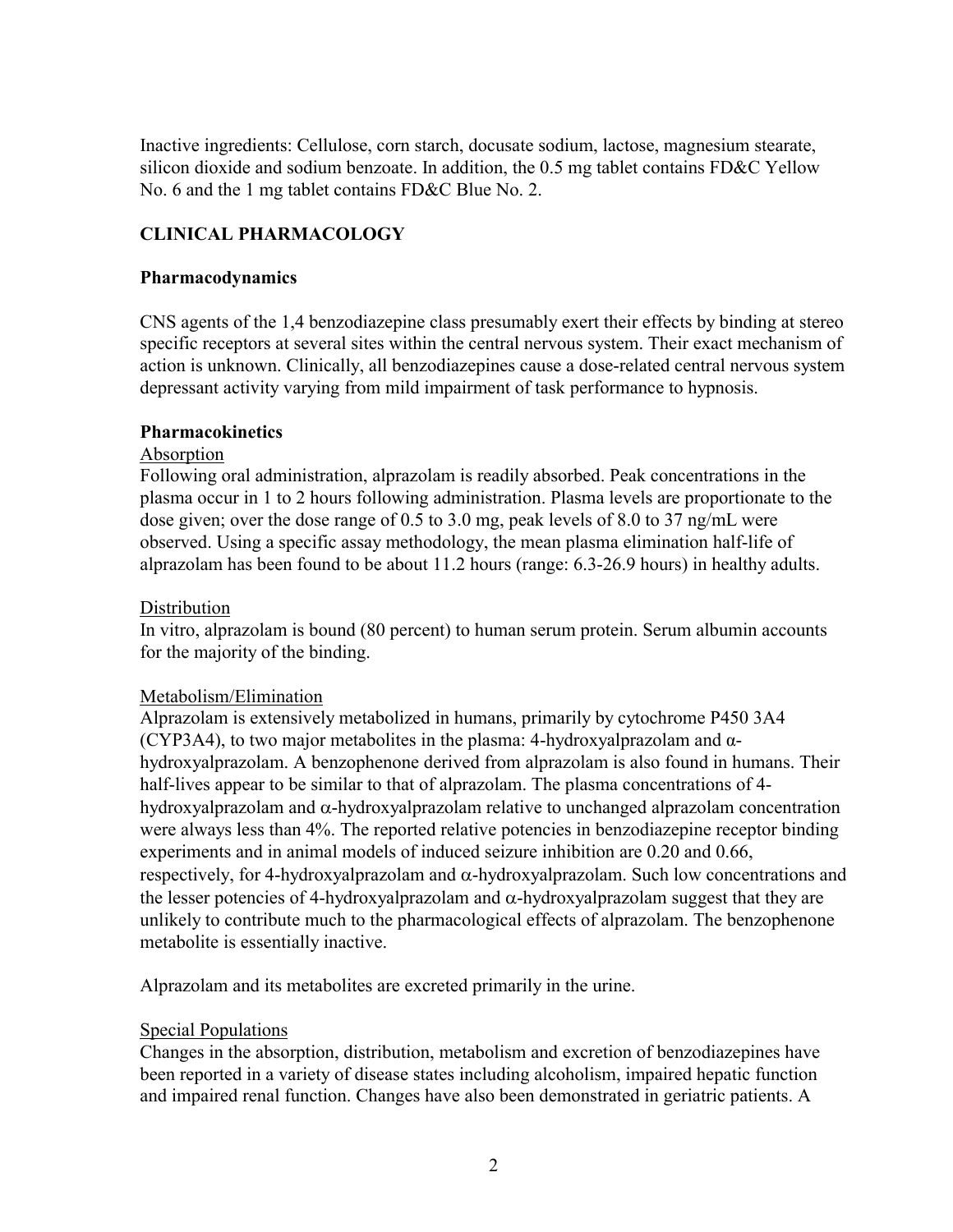mean half-life of alprazolam of 16.3 hours has been observed in healthy elderly subjects (range:  $9.0\n-26.9$  hours, n=16) compared to 11.0 hours (range:  $6.3\n-15.8$  hours, n=16) in healthy adult subjects. In patients with alcoholic liver disease the half-life of alprazolam ranged between 5.8 and 65.3 hours (mean: 19.7 hours, n=17) as compared to between 6.3 and 26.9 hours (mean=11.4 hours, n=17) in healthy subjects. In an obese group of subjects the half-life of alprazolam ranged between 9.9 and 40.4 hours (mean=21.8 hours, n=12) as compared to between 6.3 and 15.8 hours (mean=10.6 hours, n=12) in healthy subjects.

Because of its similarity to other benzodiazepines, it is assumed that alprazolam undergoes transplacental passage and that it is excreted in human milk.

Race — Maximal concentrations and half-life of alprazolam are approximately 15% and 25% higher in Asians compared to Caucasians.

Pediatrics — The pharmacokinetics of alprazolam in pediatric patients have not been studied. Gender — Gender has no effect on the pharmacokinetics of alprazolam.

Cigarette Smoking — Alprazolam concentrations may be reduced by up to 50% in smokers compared to non-smokers.

# Drug-Drug Interactions

Alprazolam is primarily eliminated by metabolism via cytochrome P450 3A (CYP3A). Most of the interactions that have been documented with alprazolam are with drugs that inhibit or induce CYP3A4.

Compounds that are potent inhibitors of CYP3A would be expected to increase plasma alprazolam concentrations. Drug products that have been studied in vivo, along with their effect on increasing alprazolam AUC, are as follows: ketoconazole, 3.98 fold; itraconazole, 2.70 fold; nefazodone, 1.98 fold; fluvoxamine, 1.96 fold; and erythromycin, 1.61 fold (see CONTRAINDICATIONS, WARNINGS, and PRECAUTIONS–Drug Interactions).

CYP3A inducers would be expected to decrease alprazolam concentrations and this has been observed in vivo. The oral clearance of alprazolam (given in a 0.8 mg single dose) was increased from 0.90 $\pm$ 0.21 mL/min/kg to 2.13 $\pm$ 0.54 mL/min/kg and the elimination t<sub>1/2</sub> was shortened (from 17.1 $\pm$ 4.9 to 7.7 $\pm$ 1.7 h) following administration of 300 mg/day carbamazepine for 10 days (see PRECAUTIONS–Drug Interactions). However, the carbamazepine dose used in this study was fairly low compared to the recommended doses (1000-1200 mg/day); the effect at usual carbamazepine doses is unknown.

Interactions involving HIV protease inhibitors (eg, ritonavir) and alprazolam are complex and time dependent. Short-term low doses of ritonavir (4 doses of 200 mg) reduced alprazolam clearance to 41% of control values, prolonged its elimination half-life (mean values, 30 versus 13 h) and enhanced clinical effects. However, upon extended exposure to ritonavir (500 mg, twice daily), CYP3A induction offset this inhibition. Alprazolam AUC and Cmax was reduced by 12% and 16%, respectively, in the presence of ritonavir (see WARNINGS).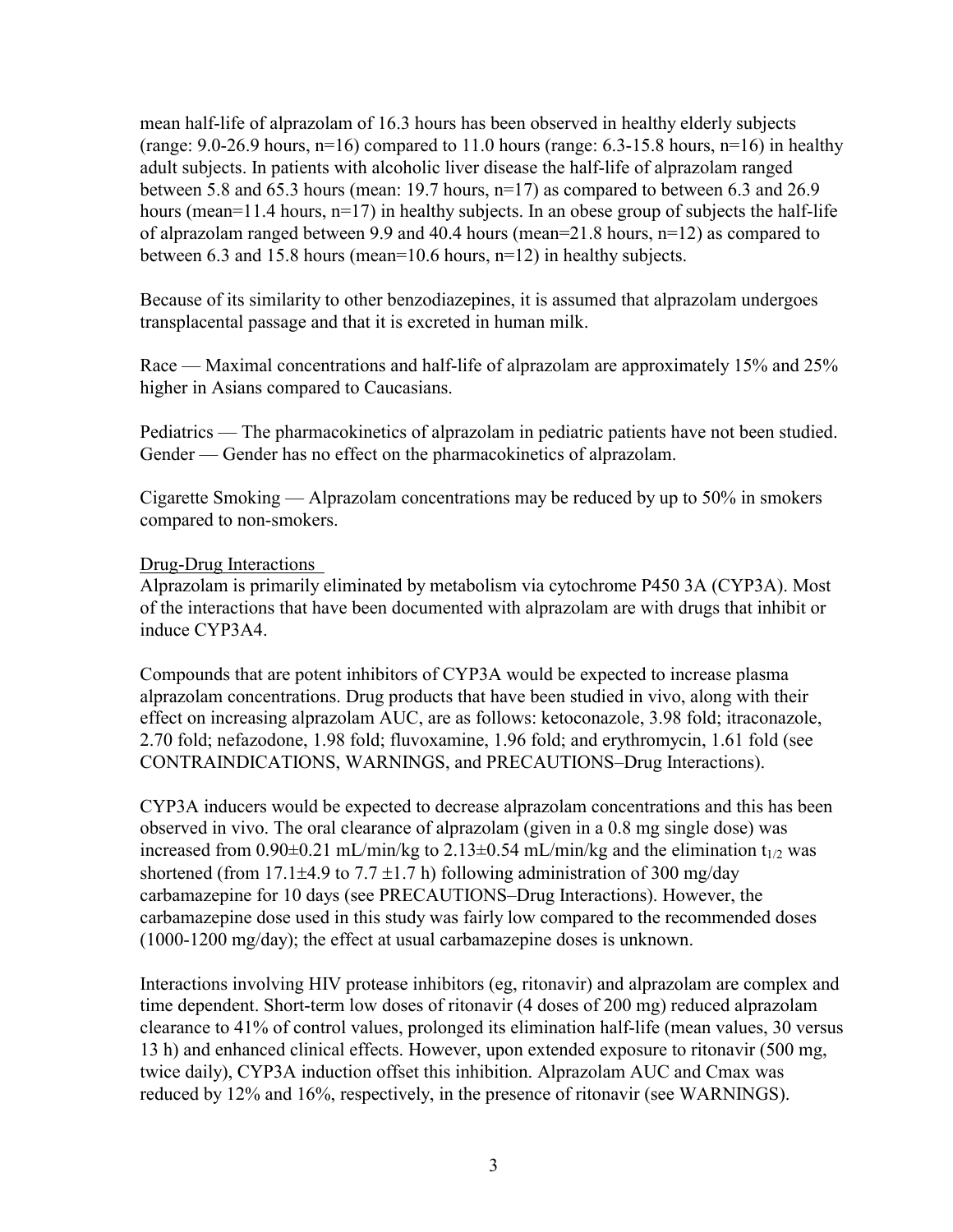The ability of alprazolam to induce human hepatic enzyme systems has not yet been determined. However, this is not a property of benzodiazepines in general. Further, alprazolam did not affect the prothrombin or plasma warfarin levels in male volunteers administered sodium warfarin orally.

# **CLINICAL STUDIES**

# **Anxiety Disorders**

XANAX Tablets were compared to placebo in double blind clinical studies (doses up to 4 mg/day) in patients with a diagnosis of anxiety or anxiety with associated depressive symptomatology. XANAX was significantly better than placebo at each of the evaluation periods of these 4-week studies as judged by the following psychometric instruments: Physician's Global Impressions, Hamilton Anxiety Rating Scale, Target Symptoms, Patient's Global Impressions and Self-Rating Symptom Scale.

# **Panic Disorder**

Support for the effectiveness of XANAX in the treatment of panic disorder came from three short-term, placebo-controlled studies (up to 10 weeks) in patients with diagnoses closely corresponding to DSM-III-R criteria for panic disorder.

The average dose of XANAX was 5-6 mg/day in two of the studies, and the doses of XANAX were fixed at 2 and 6 mg/day in the third study. In all three studies, XANAX was superior to placebo on a variable defined as "the number of patients with zero panic attacks" (range, 37- 83% met this criterion), as well as on a global improvement score. In two of the three studies, XANAX was superior to placebo on a variable defined as "change from baseline on the number of panic attacks per week" (range, 3.3-5.2), and also on a phobia rating scale. A subgroup of patients who were improved on XANAX during short-term treatment in one of these trials was continued on an open basis up to 8 months, without apparent loss of benefit.

# **INDICATIONS AND USAGE**

# **Anxiety Disorders**

XANAX Tablets (alprazolam) are indicated for the management of anxiety disorder (a condition corresponding most closely to the APA Diagnostic and Statistical Manual [DSM-III-R] diagnosis of generalized anxiety disorder) or the short-term relief of symptoms of anxiety. Anxiety or tension associated with the stress of everyday life usually does not require treatment with an anxiolytic.

Generalized anxiety disorder is characterized by unrealistic or excessive anxiety and worry (apprehensive expectation) about two or more life circumstances, for a period of 6 months or longer, during which the person has been bothered more days than not by these concerns. At least 6 of the following 18 symptoms are often present in these patients: *Motor Tension* (trembling, twitching, or feeling shaky; muscle tension, aches, or soreness; restlessness; easy fatigability); *Autonomic Hyperactivity* (shortness of breath or smothering sensations;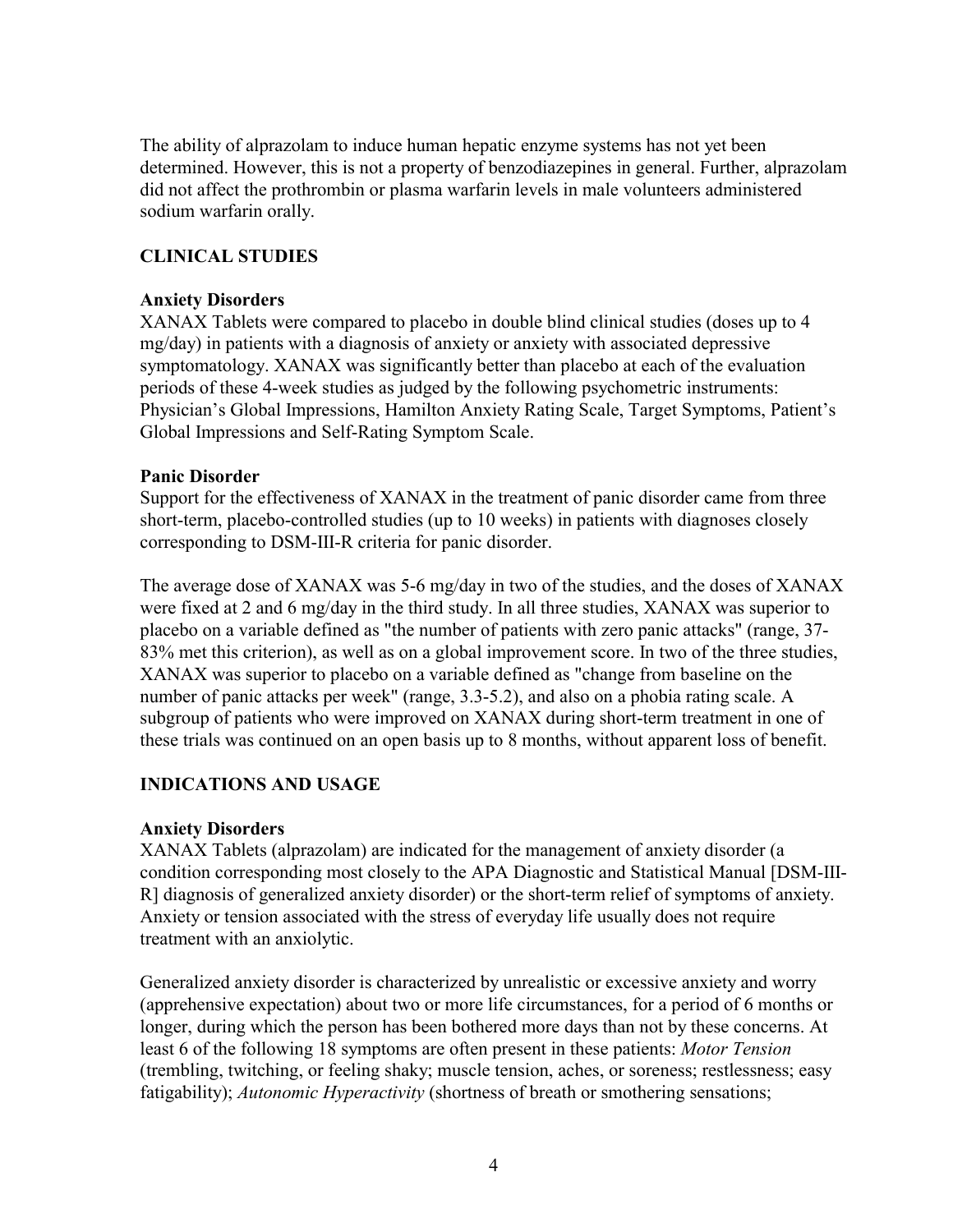palpitations or accelerated heart rate; sweating, or cold clammy hands; dry mouth; dizziness or light-headedness; nausea, diarrhea, or other abdominal distress; flushes or chills; frequent urination; trouble swallowing or 'lump in throat'); *Vigilance and Scanning* (feeling keyed up or on edge; exaggerated startle response; difficulty concentrating or 'mind going blank' because of anxiety; trouble falling or staying asleep; irritability). These symptoms must not be secondary to another psychiatric disorder or caused by some organic factor.

Anxiety associated with depression is responsive to XANAX.

# **Panic Disorder**

XANAX is also indicated for the treatment of panic disorder, with or without agoraphobia.

Studies supporting this claim were conducted in patients whose diagnoses corresponded closely to the DSM-III-R/IV criteria for panic disorder (see CLINICAL STUDIES).

Panic disorder (DSM-IV) is characterized by recurrent unexpected panic attacks, ie, a discrete period of intense fear or discomfort in which four (or more) of the following symptoms develop abruptly and reach a peak within 10 minutes: (1) palpitations, pounding heart, or accelerated heart rate; (2) sweating; (3) trembling or shaking; (4) sensations of shortness of breath or smothering; (5) feeling of choking; (6) chest pain or discomfort; (7) nausea or abdominal distress; (8) feeling dizzy, unsteady, lightheaded, or faint; (9) derealization (feelings of unreality) or depersonalization (being detached from oneself); (10) fear of losing control; (11) fear of dying; (12) paresthesias (numbness or tingling sensations); (13) chills or hot flushes.

Demonstrations of the effectiveness of XANAX by systematic clinical study are limited to 4 months duration for anxiety disorder and 4 to 10 weeks duration for panic disorder; however, patients with panic disorder have been treated on an open basis for up to 8 months without apparent loss of benefit. The physician should periodically reassess the usefulness of the drug for the individual patient.

# **CONTRAINDICATIONS**

XANAX Tablets are contraindicated in patients with known sensitivity to this drug or other benzodiazepines.

XANAX is contraindicated with ketoconazole and itraconazole, since these medications significantly impair the oxidative metabolism mediated by cytochrome P450 3A (CYP3A) (see WARNINGS and PRECAUTIONS–Drug Interactions).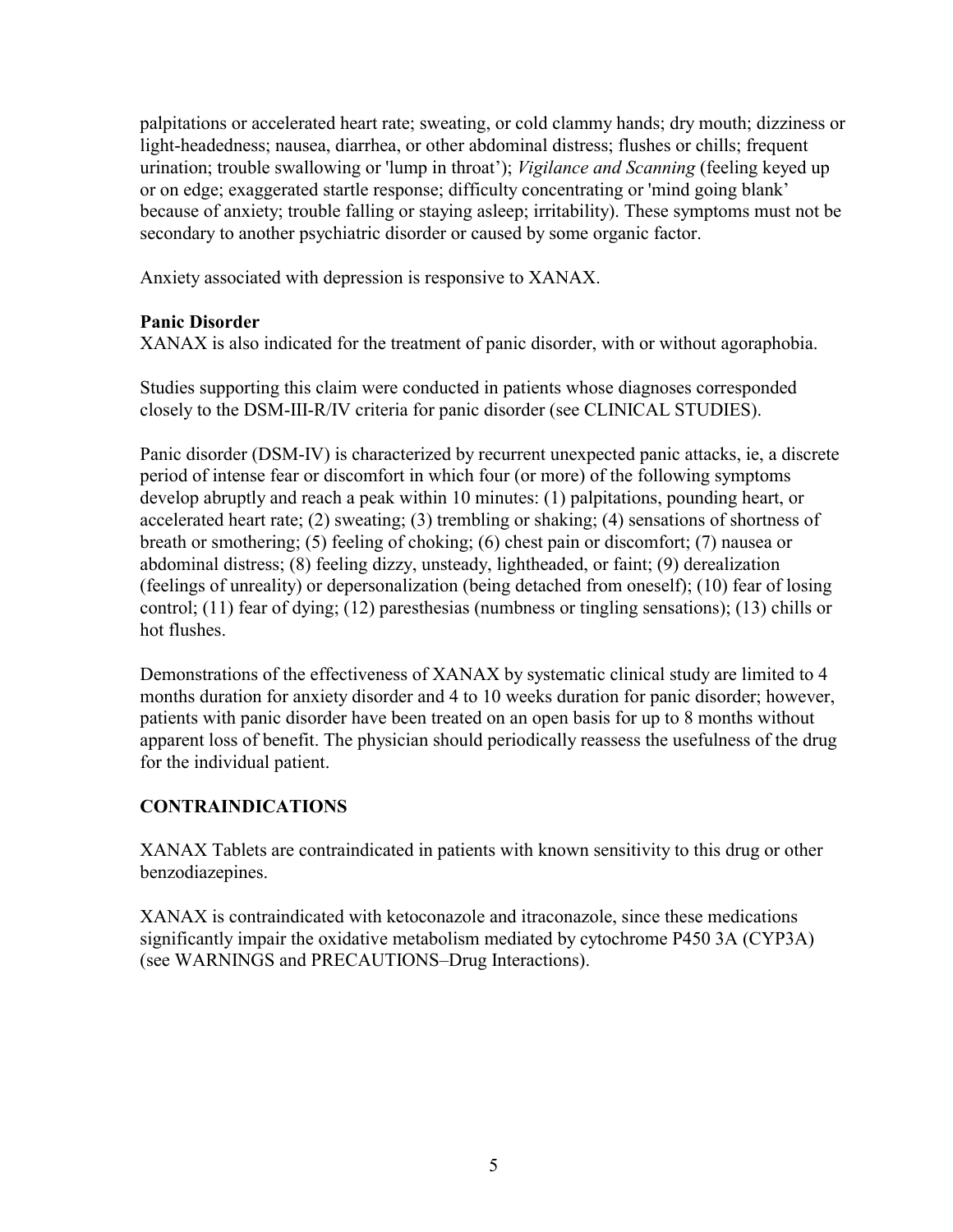# **WARNINGS**

#### **Risks from Concomitant Use with Opioids**

Concomitant use of benzodiazepines, including XANAX, and opioids may result in profound sedation, respiratory depression, coma, and death. Because of these risks, reserve concomitant prescribing of these drugs for use in patients for whom alternative treatment options are inadequate.

Observational studies have demonstrated that concomitant use of opioid analgesics and benzodiazepines increases the risk of drug-related mortality compared to use of opioids alone. If a decision is made to prescribe XANAX concomitantly with opioids, prescribe the lowest effective dosages and minimum durations of concomitant use, and follow patients closely for signs and symptoms of respiratory depression and sedation. In patients already receiving an opioid analgesic, prescribe a lower initial dose of XANAX than indicated in the absence of an opioid and titrate based on clinical response. If an opioid is initiated in a patient already taking XANAX, prescribe a lower initial dose of the opioid and titrate based upon clinical response.

Advise both patients and caregivers about the risks of respiratory depression and sedation when XANAX is used with opioids. Advise patients not to drive or operate heavy machinery until the effects of concomitant use with the opioid have been determined [see Drug Interactions].

#### **Dependence and Withdrawal Reactions, Including Seizures**

Certain adverse clinical events, some life-threatening, are a direct consequence of physical dependence to XANAX. These include a spectrum of withdrawal symptoms; the most important is seizure (see DRUG ABUSE AND DEPENDENCE). Even after relatively shortterm use at the doses recommended for the treatment of transient anxiety and anxiety disorder (ie, 0.75 to 4.0 mg per day), there is some risk of dependence. Spontaneous reporting system data suggest that the risk of dependence and its severity appear to be greater in patients treated with doses greater than 4 mg/day and for long periods (more than 12 weeks). However, in a controlled postmarketing discontinuation study of panic disorder patients, the duration of treatment (3 months compared to 6 months) had no effect on the ability of patients to taper to zero dose. In contrast, patients treated with doses of XANAX greater than 4 mg/day had more difficulty tapering to zero dose than those treated with less than 4 mg/day.

*The importance of dose and the risks of XANAX as a treatment for panic disorder:* Because the management of panic disorder often requires the use of average daily doses of XANAX above 4 mg, the risk of dependence among panic disorder patients may be higher than that among those treated for less severe anxiety. Experience in randomized placebo-controlled discontinuation studies of patients with panic disorder showed a high rate of rebound and withdrawal symptoms in patients treated with XANAX compared to placebo-treated patients.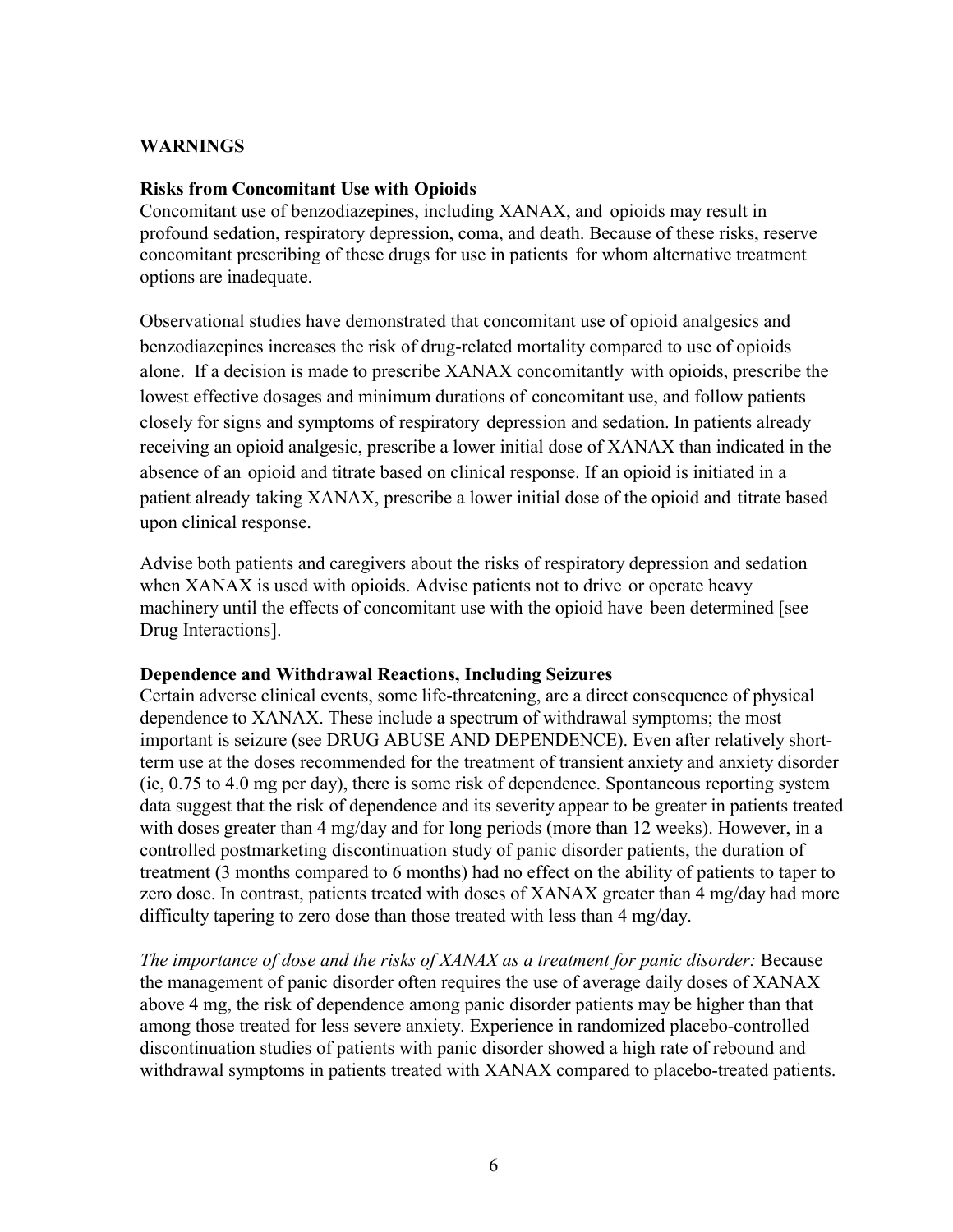Relapse or return of illness was defined as a return of symptoms characteristic of panic disorder (primarily panic attacks) to levels approximately equal to those seen at baseline before active treatment was initiated. Rebound refers to a return of symptoms of panic disorder to a level substantially greater in frequency, or more severe in intensity than seen at baseline. Withdrawal symptoms were identified as those which were generally not characteristic of panic disorder and which occurred for the first time more frequently during discontinuation than at baseline.

In a controlled clinical trial in which 63 patients were randomized to XANAX and where withdrawal symptoms were specifically sought, the following were identified as symptoms of withdrawal: heightened sensory perception, impaired concentration, dysosmia, clouded sensorium, paresthesias, muscle cramps, muscle twitch, diarrhea, blurred vision, appetite decrease, and weight loss. Other symptoms, such as anxiety and insomnia, were frequently seen during discontinuation, but it could not be determined if they were due to return of illness, rebound, or withdrawal.

In two controlled trials of 6 to 8 weeks duration where the ability of patients to discontinue medication was measured, 71%-93% of patients treated with XANAX tapered completely off therapy compared to 89%-96% of placebo-treated patients. In a controlled postmarketing discontinuation study of panic disorder patients, the duration of treatment (3 months compared to 6 months) had no effect on the ability of patients to taper to zero dose.

Seizures attributable to XANAX were seen after drug discontinuance or dose reduction in 8 of 1980 patients with panic disorder or in patients participating in clinical trials where doses of XANAX greater than 4 mg/day for over 3 months were permitted. Five of these cases clearly occurred during abrupt dose reduction, or discontinuation from daily doses of 2 to 10 mg. Three cases occurred in situations where there was not a clear relationship to abrupt dose reduction or discontinuation. In one instance, seizure occurred after discontinuation from a single dose of 1 mg after tapering at a rate of 1 mg every 3 days from 6 mg daily. In two other instances, the relationship to taper is indeterminate; in both of these cases the patients had been receiving doses of 3 mg daily prior to seizure. The duration of use in the above 8 cases ranged from 4 to 22 weeks. There have been occasional voluntary reports of patients developing seizures while apparently tapering gradually from XANAX. The risk of seizure seems to be greatest 24-72 hours after discontinuation (see DOSAGE AND ADMINISTRATION for recommended tapering and discontinuation schedule).

# **Status Epilepticus and its Treatment**

The medical event voluntary reporting system shows that withdrawal seizures have been reported in association with the discontinuation of XANAX. In most cases, only a single seizure was reported; however, multiple seizures and status epilepticus were reported as well.

#### **Interdose Symptoms**

Early morning anxiety and emergence of anxiety symptoms between doses of XANAX have been reported in patients with panic disorder taking prescribed maintenance doses of XANAX. These symptoms may reflect the development of tolerance or a time interval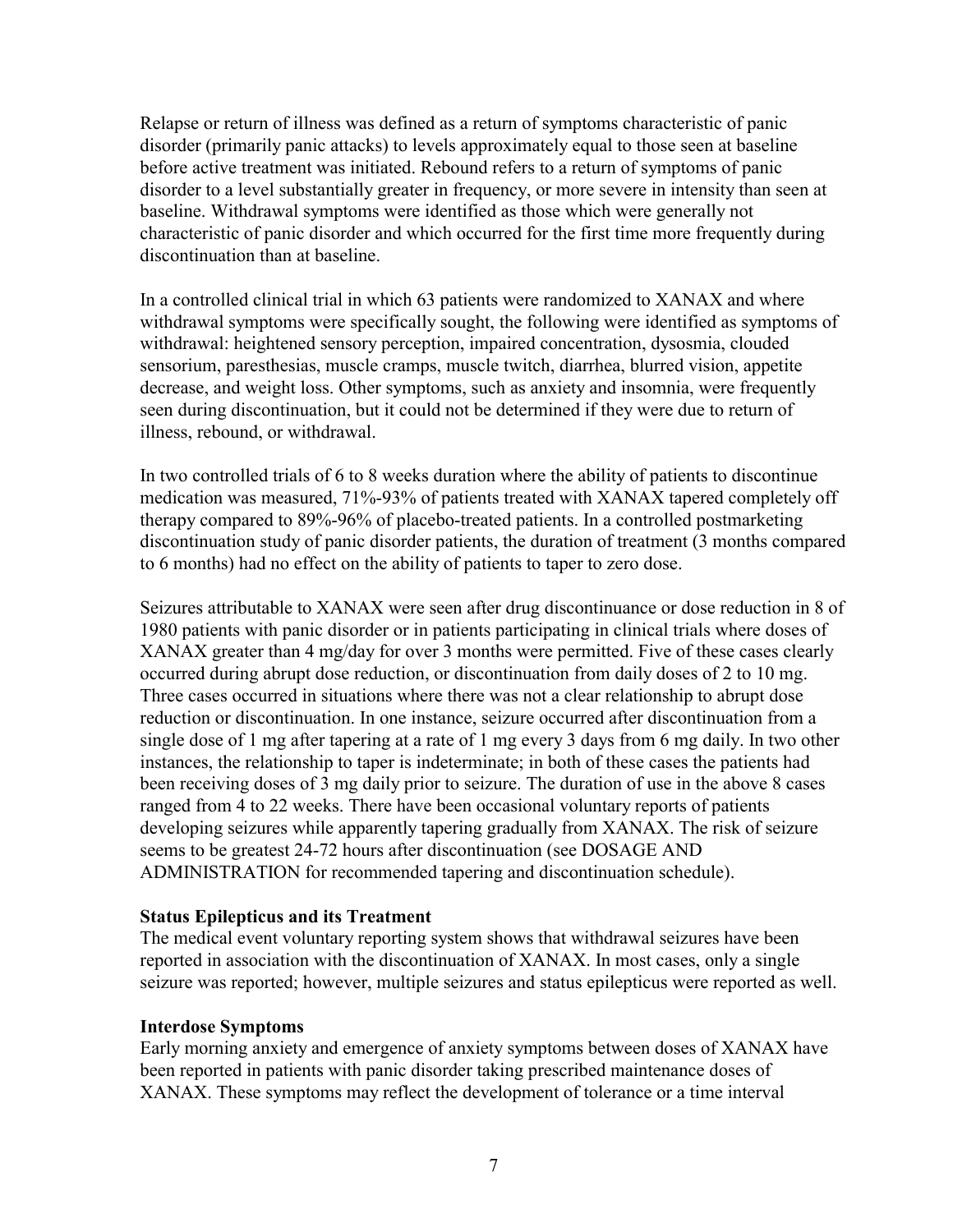between doses which is longer than the duration of clinical action of the administered dose. In either case, it is presumed that the prescribed dose is not sufficient to maintain plasma levels above those needed to prevent relapse, rebound or withdrawal symptoms over the entire course of the interdosing interval. In these situations, it is recommended that the same total daily dose be given divided as more frequent administrations (see DOSAGE AND ADMINISTRATION).

### **Risk of Dose Reduction**

Withdrawal reactions may occur when dosage reduction occurs for any reason. This includes purposeful tapering, but also inadvertent reduction of dose (eg, the patient forgets, the patient is admitted to a hospital). Therefore, the dosage of XANAX should be reduced or discontinued gradually (see DOSAGE AND ADMINISTRATION).

### **CNS Depression and Impaired Performance**

Because of its CNS depressant effects, patients receiving XANAX should be cautioned against engaging in hazardous occupations or activities requiring complete mental alertness such as operating machinery or driving a motor vehicle. For the same reason, patients should be cautioned about the simultaneous ingestion of alcohol and other CNS depressant drugs during treatment with XANAX.

# **Risk of Fetal Harm**

Benzodiazepines can potentially cause fetal harm when administered to pregnant women. If XANAX is used during pregnancy, or if the patient becomes pregnant while taking this drug, the patient should be apprised of the potential hazard to the fetus. Because of experience with other members of the benzodiazepine class, XANAX is assumed to be capable of causing an increased risk of congenital abnormalities when administered to a pregnant woman during the first trimester. Because use of these drugs is rarely a matter of urgency, their use during the first trimester should almost always be avoided. The possibility that a woman of childbearing potential may be pregnant at the time of institution of therapy should be considered. Patients should be advised that if they become pregnant during therapy or intend to become pregnant they should communicate with their physicians about the desirability of discontinuing the drug.

# **Alprazolam Interaction with Drugs that Inhibit Metabolism via Cytochrome P4503A**

The initial step in alprazolam metabolism is hydroxylation catalyzed by cytochrome P450 3A (CYP3A). Drugs that inhibit this metabolic pathway may have a profound effect on the clearance of alprazolam. Consequently, alprazolam should be avoided in patients receiving very potent inhibitors of CYP3A. With drugs inhibiting CYP3A to a lesser but still significant degree, alprazolam should be used only with caution and consideration of appropriate dosage reduction. For some drugs, an interaction with alprazolam has been quantified with clinical data; for other drugs, interactions are predicted from *in vitro* data and/or experience with similar drugs in the same pharmacologic class.

The following are examples of drugs known to inhibit the metabolism of alprazolam and/or related benzodiazepines, presumably through inhibition of CYP3A.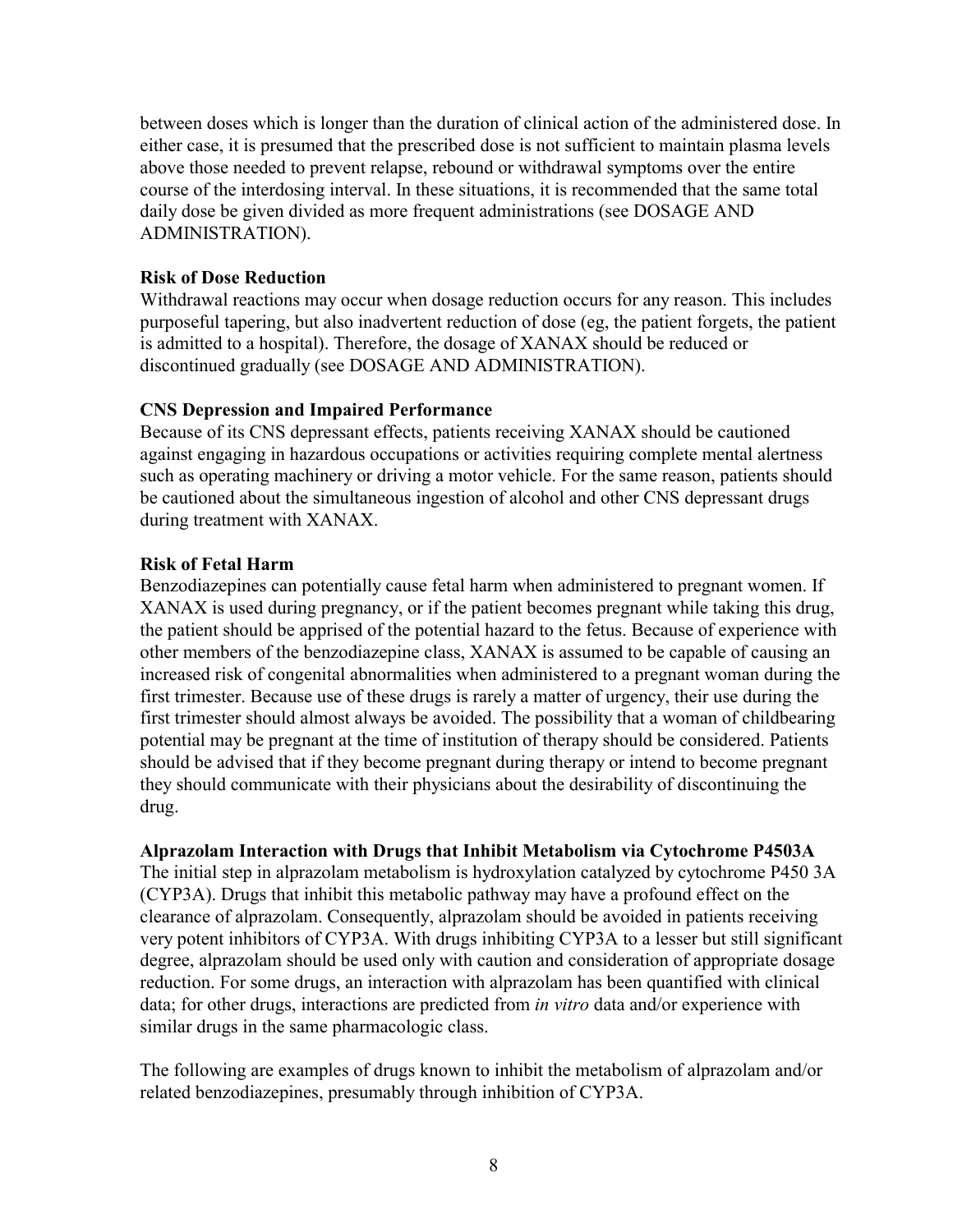# **Potent CYP3A Inhibitors**

Azole antifungal agents— Ketoconazole and itraconazole are potent CYP3A inhibitors and have been shown in vivo to increase plasma alprazolam concentrations 3.98 fold and 2.70 fold, respectively. The coadministration of alprazolam with these agents is not recommended. Other azole-type antifungal agents should also be considered potent CYP3A inhibitors and the coadministration of alprazolam with them is not recommended (see CONTRAINDICATIONS).

*Drugs demonstrated to be CYP 3A inhibitors on the basis of clinical studies involving alprazolam (caution and consideration of appropriate alprazolam dose reduction are recommended during coadministration with the following drugs)* Nefazodone—Coadministration of nefazodone increased alprazolam concentration two-fold.

Fluvoxamine—Coadministration of fluvoxamine approximately doubled the maximum plasma concentration of alprazolam, decreased clearance by 49%, increased half-life by 71%, and decreased measured psychomotor performance.

Cimetidine—Coadministration of cimetidine increased the maximum plasma concentration of alprazolam by 86%, decreased clearance by 42%, and increased half-life by 16%.

HIV protease inhibitors – Interactions involving HIV protease inhibitors (eg, ritonavir) and alprazolam are complex and time dependent. Low doses of ritonavir resulted in a large impairment of alprazolam clearance, prolonged its elimination half-life and enhanced clinical effects. However, upon extended exposure to ritonavir, CYP3A induction offset this inhibition. This interaction will require a dose-adjustment or discontinuation of alprazolam.

# *Other drugs possibly affecting alprazolam metabolism*

Other drugs possibly affecting alprazolam metabolism by inhibition of CYP3A are discussed in the PRECAUTIONS section (see PRECAUTIONS–Drug Interactions).

# **PRECAUTIONS**

# **General**

# Suicide

As with other psychotropic medications, the usual precautions with respect to administration of the drug and size of the prescription are indicated for severely depressed patients or those in whom there is reason to expect concealed suicidal ideation or plans. Panic disorder has been associated with primary and secondary major depressive disorders and increased reports of suicide among untreated patients.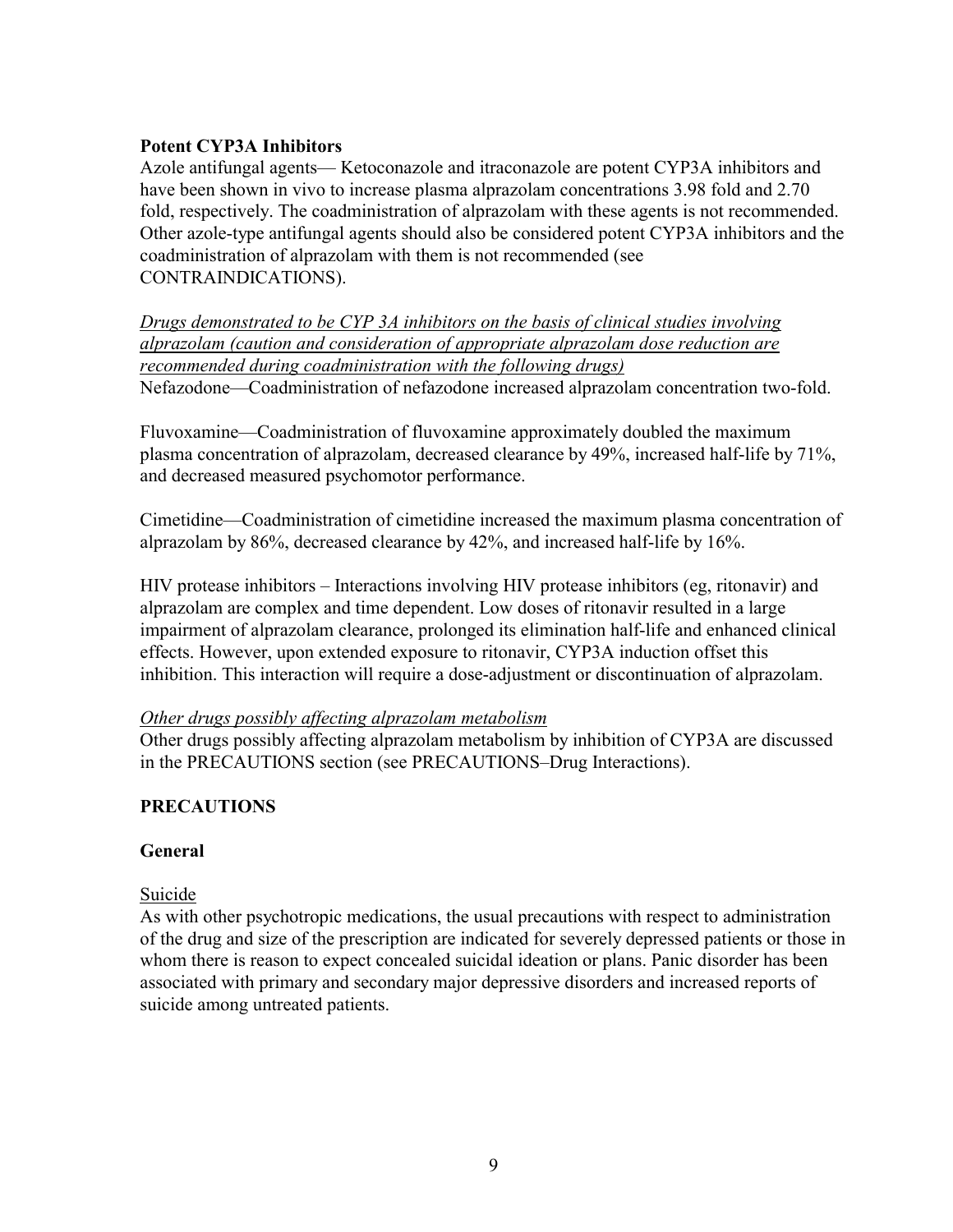# Mania

Episodes of hypomania and mania have been reported in association with the use of XANAX in patients with depression.

### Uricosuric Effect

Alprazolam has a weak uricosuric effect. Although other medications with weak uricosuric effect have been reported to cause acute renal failure, there have been no reported instances of acute renal failure attributable to therapy with XANAX.

### Use in Patients with Concomitant Illness

It is recommended that the dosage be limited to the smallest effective dose to preclude the development of ataxia or oversedation which may be a particular problem in elderly or debilitated patients. (See DOSAGE AND ADMINISTRATION.) The usual precautions in treating patients with impaired renal, hepatic or pulmonary function should be observed. There have been rare reports of death in patients with severe pulmonary disease shortly after the initiation of treatment with XANAX. A decreased systemic alprazolam elimination rate (eg, increased plasma half-life) has been observed in both alcoholic liver disease patients and obese patients receiving XANAX (see CLINICAL PHARMACOLOGY).

# **Information for Patients**

*For all users of XANAX:*

To assure safe and effective use of benzodiazepines, all patients prescribed XANAX should be provided with the following guidance.

1. Advise both patients and caregivers about the risks of potentially fatal respiratory depression and sedation when XANAX is used with opioids and not to use such drugs concomitantly unless supervised by a health care provider.

2. Advise patients not to drive or operate heavy machinery until the effects of concomitant use with the opioid have been determined [see Drug Interactions].

3. Inform your physician about any alcohol consumption and medicine you are taking now, including medication you may buy without a prescription. Alcohol should generally not be used during treatment with benzodiazepines.

4. Not recommended for use in pregnancy. Therefore, inform your physician if you are pregnant, if you are planning to have a child, or if you become pregnant while you are taking this medication.

5. Inform your physician if you are nursing.

6. Until you experience how this medication affects you, do not drive a car or operate potentially dangerous machinery, etc.

7. Do not increase the dose even if you think the medication "does not work anymore" without consulting your physician. Benzodiazepines, even when used as recommended, may produce emotional and/or physical dependence.

8. Do not stop taking this medication abruptly or decrease the dose without consulting your physician, since withdrawal symptoms can occur.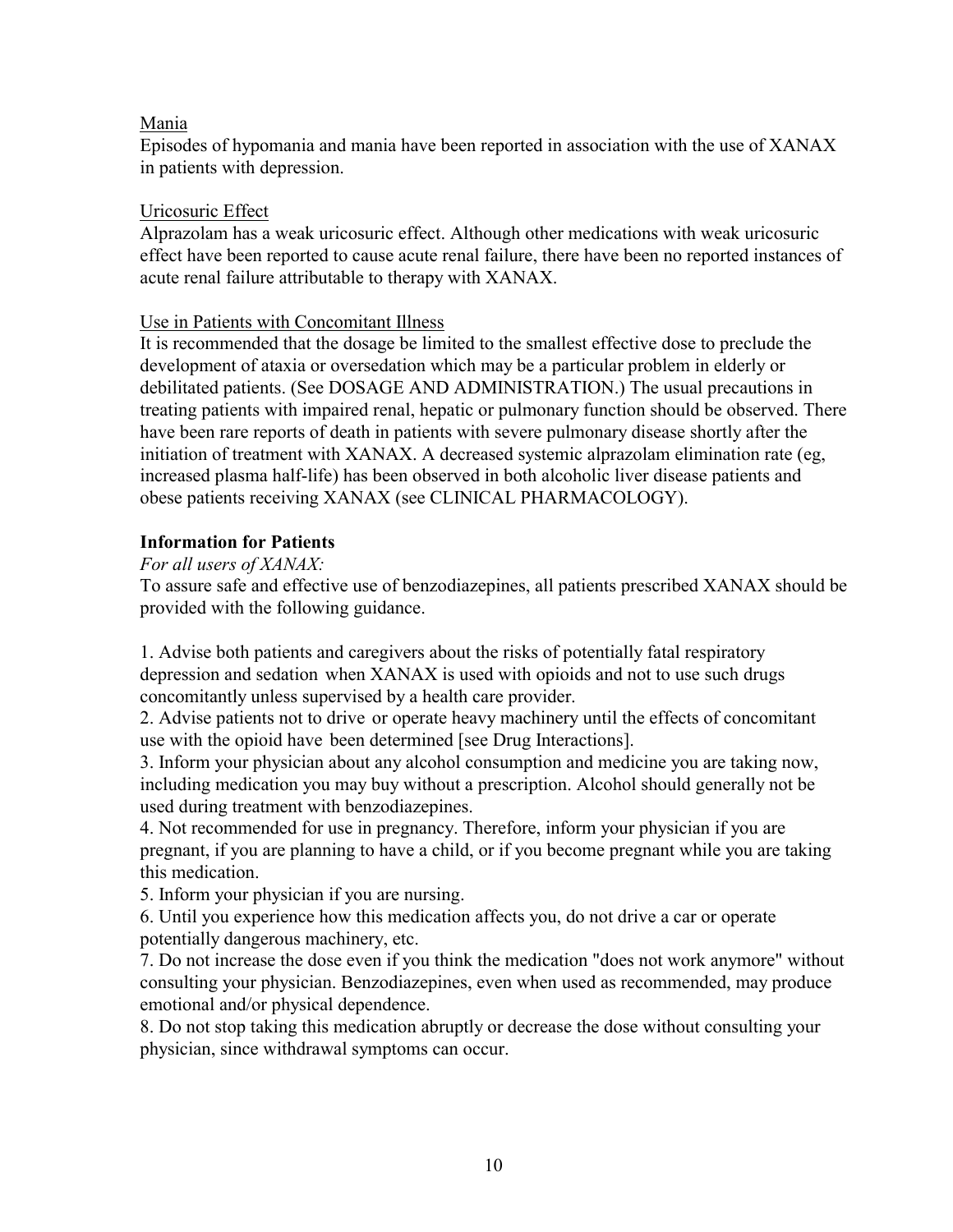## *Additional advice for panic disorder patients:*

The use of XANAX at doses greater than 4 mg/day, often necessary to treat panic disorder, is accompanied by risks that you need to carefully consider. When used at doses greater than 4 mg/day, which may or may not be required for your treatment, XANAX has the potential to cause severe emotional and physical dependence in some patients and these patients may find it exceedingly difficult to terminate treatment. In two controlled trials of 6 to 8 weeks duration where the ability of patients to discontinue medication was measured, 7 to 29% of patients treated with XANAX did not completely taper off therapy. In a controlled postmarketing discontinuation study of panic disorder patients, the patients treated with doses of XANAX greater than 4 mg/day had more difficulty tapering to zero dose than patients treated with less than 4 mg/day. In all cases, it is important that your physician help you discontinue this medication in a careful and safe manner to avoid overly extended use of XANAX.

In addition, the extended use at doses greater than 4 mg/day appears to increase the incidence and severity of withdrawal reactions when XANAX is discontinued. These are generally minor but seizure can occur, especially if you reduce the dose too rapidly or discontinue the medication abruptly. Seizure can be life-threatening.

#### **Laboratory Tests**

Laboratory tests are not ordinarily required in otherwise healthy patients. However, when treatment is protracted, periodic blood counts, urinalysis, and blood chemistry analyses are advisable in keeping with good medical practice.

#### **Drug Interactions**

#### Use with Opioids

The concomitant use of benzodiazepines and opioids increases the risk of respiratory depression because of actions at different receptor sites in the CNS that control respiration. Benzodiazepines interact at  $GABA_A$  sites and opioids interact primarily at mu receptors. When benzodiazepines and opioids are combined, the potential for benzodiazepines to significantly worsen opioid-related respiratory depression exists. Limit dosage and duration of concomitant use of benzodiazepines and opioids, and monitor patients closely for respiratory depression and sedation.

#### Use with Other CNS Depressants

If XANAX Tablets are to be combined with other psychotropic agents or anticonvulsant drugs, careful consideration should be given to the pharmacology of the agents to be employed, particularly with compounds which might potentiate the action of benzodiazepines. The benzodiazepines, including alprazolam, produce additive CNS depressant effects when co-administered with other psychotropic medications, anticonvulsants, antihistaminics, ethanol and other drugs which themselves produce CNS depression.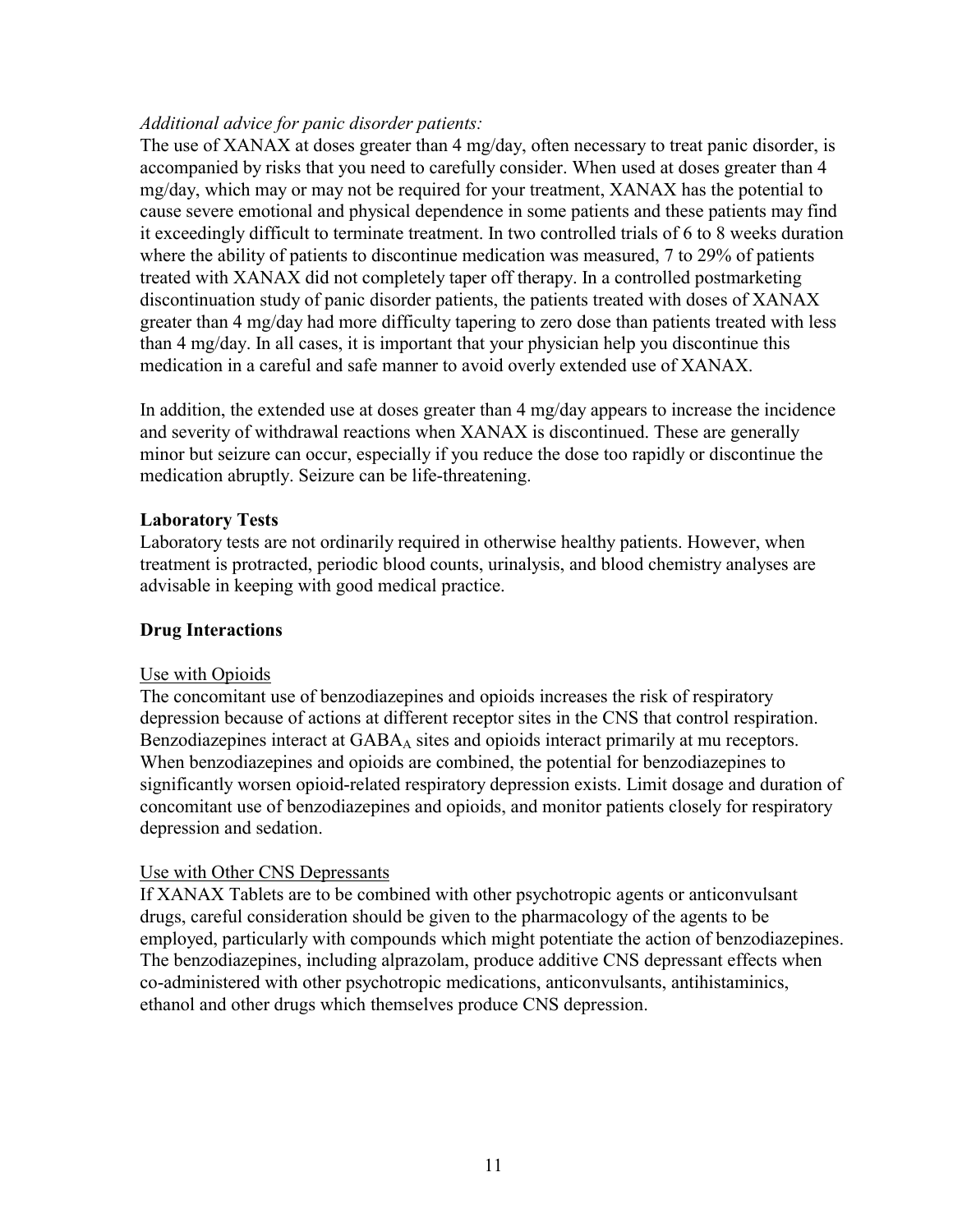### Use with Digoxin

Increased digoxin concentrations have been reported when alprazolam was given, especially in elderly (>65 years of age). Patients who receive alprazolam and digoxin should therefore be monitored for signs and symptoms related to digoxin toxicity.

#### Use with Imipramine and Desipramine

The steady state plasma concentrations of imipramine and desipramine have been reported to be increased an average of 31% and 20%, respectively, by the concomitant administration of XANAX Tablets in doses up to 4 mg/day. The clinical significance of these changes is unknown.

#### Drugs that inhibit alprazolam metabolism via cytochrome P450 3A

The initial step in alprazolam metabolism is hydroxylation catalyzed by cytochrome P450 3A (CYP3A). Drugs which inhibit this metabolic pathway may have a profound effect on the clearance of alprazolam (see CONTRAINDICATIONS and WARNINGS for additional drugs of this type).

Drugs demonstrated to be CYP3A inhibitors of possible clinical significance on the basis of clinical studies involving alprazolam (caution is recommended during coadministration with alprazolam)

Fluoxetine—Coadministration of fluoxetine with alprazolam increased the maximum plasma concentration of alprazolam by 46%, decreased clearance by 21%, increased half-life by 17%, and decreased measured psychomotor performance.

Propoxyphene—Coadministration of propoxyphene decreased the maximum plasma concentration of alprazolam by 6%, decreased clearance by 38%, and increased half-life by 58%.

Oral Contraceptives—Coadministration of oral contraceptives increased the maximum plasma concentration of alprazolam by 18%, decreased clearance by 22%, and increased half-life by 29%.

Drugs and other substances demonstrated to be CYP 3A inhibitors on the basis of clinical studies involving benzodiazepines metabolized similarly to alprazolam or on the basis of in vitro studies with alprazolam or other benzodiazepines (caution is recommended during coadministration with alprazolam)

Available data from clinical studies of benzodiazepines other than alprazolam suggest a possible drug interaction with alprazolam for the following: diltiazem, isoniazid, macrolide antibiotics such as erythromycin and clarithromycin, and grapefruit juice. Data from *in vitro* studies of alprazolam suggest a possible drug interaction with alprazolam for the following: sertraline and paroxetine. However, data from an in vivo drug interaction study involving a single dose of alprazolam 1 mg and steady state dose of sertraline (50 to 150 mg/day) did not reveal any clinically significant changes in the pharmacokinetics of alprazolam. Data from *in vitro* studies of benzodiazepines other than alprazolam suggest a possible drug interaction for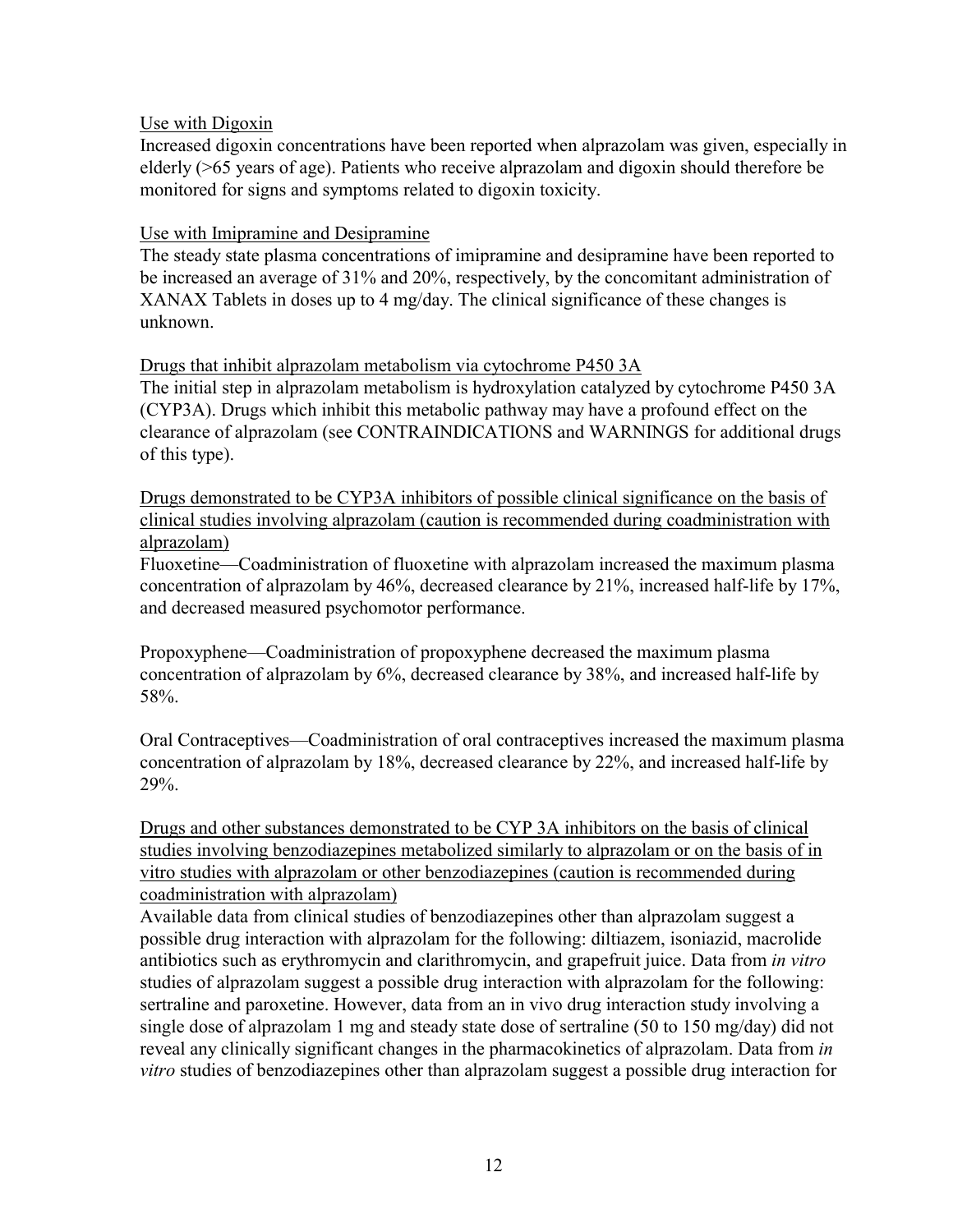the following: ergotamine, cyclosporine, amiodarone, nicardipine, and nifedipine. Caution is recommended during the coadministration of any of these with alprazolam (see WARNINGS).

#### Drugs demonstrated to be inducers of CYP3A

Carbamazepine can increase alprazolam metabolism and therefore can decrease plasma levels of alprazolam.

## **Drug/Laboratory Test Interactions**

Although interactions between benzodiazepines and commonly employed clinical laboratory tests have occasionally been reported, there is no consistent pattern for a specific drug or specific test.

# **Carcinogenesis, Mutagenesis, Impairment of Fertility**

No evidence of carcinogenic potential was observed during 2-year bioassay studies of alprazolam in rats at doses up to 30 mg/kg/day (150 times the maximum recommended daily human dose of 10 mg/day) and in mice at doses up to 10 mg/kg/day (50 times the maximum recommended daily human dose).

Alprazolam was not mutagenic in the rat micronucleus test at doses up to 100 mg/kg, which is 500 times the maximum recommended daily human dose of 10 mg/day. Alprazolam also was not mutagenic *in vitro* in the DNA Damage/Alkaline Elution Assay or the Ames Assay.

Alprazolam produced no impairment of fertility in rats at doses up to 5 mg/kg/day, which is 25 times the maximum recommended daily human dose of 10 mg/day.

#### **Pregnancy**

Teratogenic Effects: See WARNINGS section.

Nonteratogenic Effects: It should be considered that the child born of a mother who is receiving benzodiazepines may be at some risk for withdrawal symptoms from the drug during the postnatal period. Also, neonatal flaccidity and respiratory problems have been reported in children born of mothers who have been receiving benzodiazepines.

# **Labor and Delivery**

XANAX has no established use in labor or delivery.

# **Nursing Mothers**

Benzodiazepines are known to be excreted in human milk. It should be assumed that alprazolam is as well. Chronic administration of diazepam to nursing mothers has been reported to cause their infants to become lethargic and to lose weight. As a general rule, nursing should not be undertaken by mothers who must use XANAX.

#### **Pediatric Use**

Safety and effectiveness of XANAX in individuals below 18 years of age have not been established.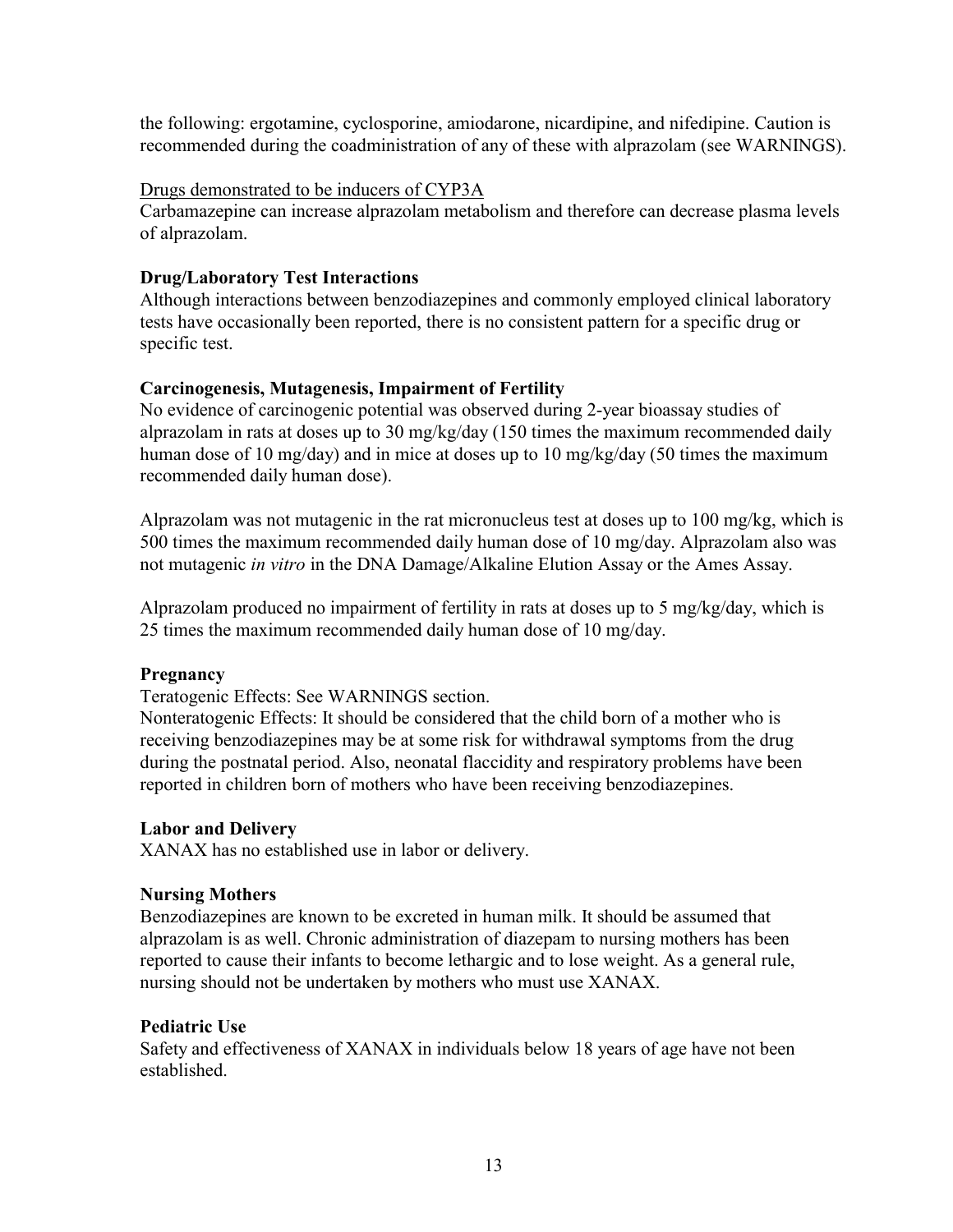## **Geriatric Use**

The elderly may be more sensitive to the effects of benzodiazepines. They exhibit higher plasma alprazolam concentrations due to reduced clearance of the drug as compared with a younger population receiving the same doses. The smallest effective dose of XANAX should be used in the elderly to preclude the development of ataxia and oversedation (see CLINICAL PHARMACOLOGY and DOSAGE AND ADMINISTRATION).

# **ADVERSE REACTIONS**

Side effects to XANAX Tablets, if they occur, are generally observed at the beginning of therapy and usually disappear upon continued medication. In the usual patient, the most frequent side effects are likely to be an extension of the pharmacological activity of alprazolam, eg, drowsiness or light-headedness.

The data cited in the two tables below are estimates of untoward clinical event incidence among patients who participated under the following clinical conditions: relatively short duration (ie, four weeks) placebo-controlled clinical studies with dosages up to 4 mg/day of XANAX (for the management of anxiety disorders or for the short-term relief of the symptoms of anxiety) and short-term (up to ten weeks) placebo-controlled clinical studies with dosages up to 10 mg/day of XANAX in patients with panic disorder, with or without agoraphobia.

These data cannot be used to predict precisely the incidence of untoward events in the course of usual medical practice where patient characteristics, and other factors often differ from those in clinical trials. These figures cannot be compared with those obtained from other clinical studies involving related drug products and placebo as each group of drug trials are conducted under a different set of conditions.

Comparison of the cited figures, however, can provide the prescriber with some basis for estimating the relative contributions of drug and non-drug factors to the untoward event incidence in the population studied. Even this use must be approached cautiously, as a drug may relieve a symptom in one patient but induce it in others. (For example, an anxiolytic drug may relieve dry mouth [a symptom of anxiety] in some subjects but induce it [an untoward event] in others.)

Additionally, for anxiety disorders the cited figures can provide the prescriber with an indication as to the frequency with which physician intervention (eg, increased surveillance, decreased dosage or discontinuation of drug therapy) may be necessary because of the untoward clinical event.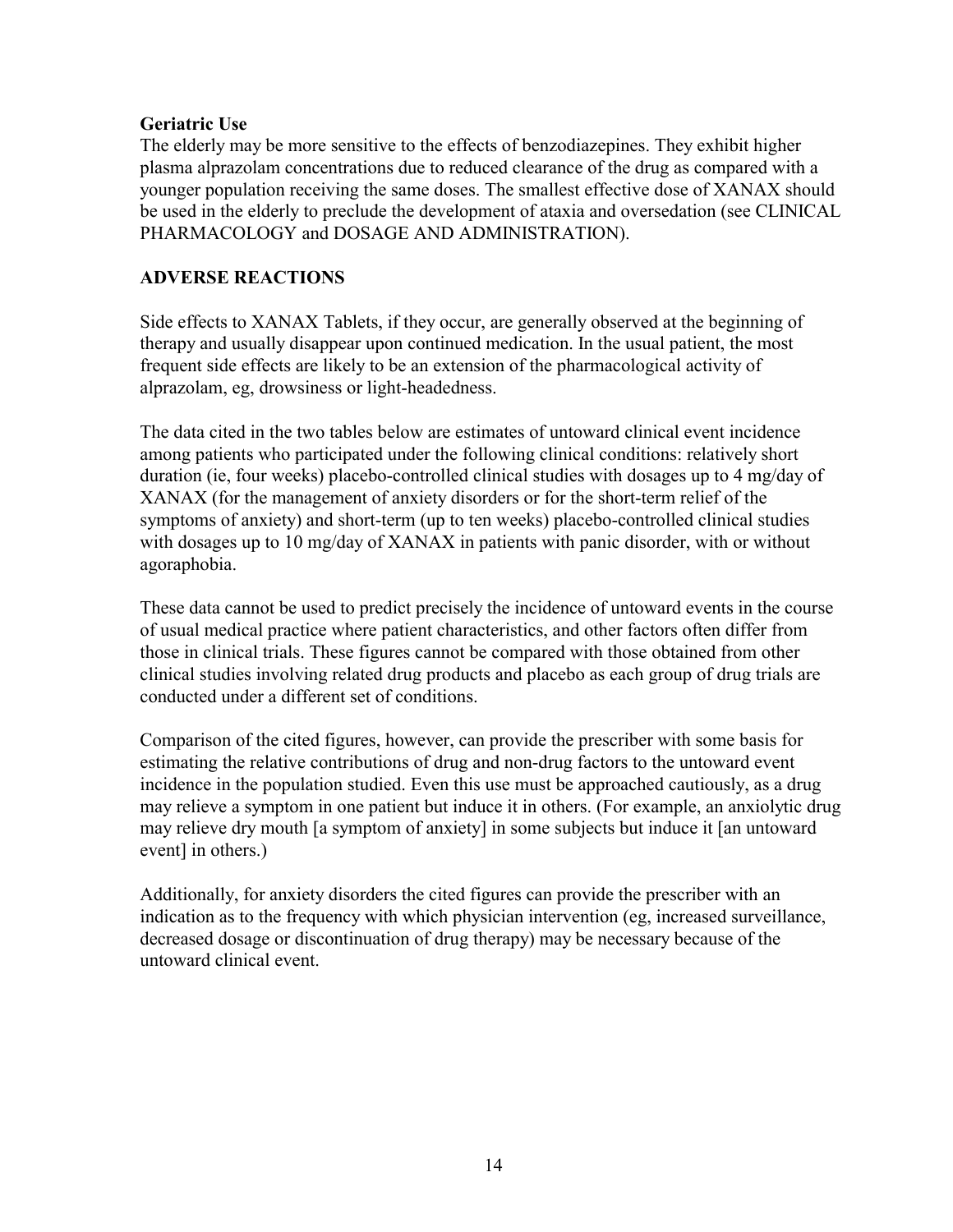# **Treatment-Emergent Adverse Events Reported in Placebo-Controlled Trials of Anxiety Disorders**

| <b>ANXIETY DISORDERS</b>      |                                                 |                |                                                               |  |
|-------------------------------|-------------------------------------------------|----------------|---------------------------------------------------------------|--|
|                               | <b>Treatment-Emergent</b><br>Symptom Incidence† |                | <b>Incidence of Intervention</b><br><b>Because of Symptom</b> |  |
|                               |                                                 |                |                                                               |  |
|                               | <b>XANAX</b>                                    | <b>PLACEBO</b> | <b>XANAX</b>                                                  |  |
| Number of Patients            | 565                                             | 505            | 565                                                           |  |
| % of Patients                 |                                                 |                |                                                               |  |
| Reporting:                    |                                                 |                |                                                               |  |
| <b>Central Nervous System</b> |                                                 |                |                                                               |  |
| Drowsiness                    | 41.0                                            | 21.6           | 15.1                                                          |  |
| Light-headedness              | 20.8                                            | 19.3           | 1.2                                                           |  |
| Depression                    | 13.9                                            | 18.1           | 2.4                                                           |  |
| Headache                      | 12.9                                            | 19.6           | 1.1                                                           |  |
| Confusion                     | 9.9                                             | 10.0           | 0.9                                                           |  |
| Insomnia                      | 8.9                                             | 18.4           | 1.3                                                           |  |
| Nervousness                   | 4.1                                             | 10.3           | 1.1                                                           |  |
| Syncope                       | 3.1                                             | 4.0            | $\ast$                                                        |  |
| <b>Dizziness</b>              | 1.8                                             | 0.8            | 2.5                                                           |  |
| Akathisia                     | 1.6                                             | 1.2            | $\ast$                                                        |  |
| Tiredness/Sleepiness          | $\ast$                                          | $\ast$         | 1.8                                                           |  |
| Gastrointestinal              |                                                 |                |                                                               |  |
| Dry Mouth                     | 14.7                                            | 13.3           | 0.7                                                           |  |
| Constipation                  | 10.4                                            | 11.4           | 0.9                                                           |  |
| Diarrhea                      | 10.1                                            | 10.3           | 1.2                                                           |  |
| Nausea/Vomiting               | 9.6                                             | 12.8           | 1.7                                                           |  |
| <b>Increased Salivation</b>   | 4.2                                             | 2.4            | $\ast$                                                        |  |
| Cardiovascular                |                                                 |                |                                                               |  |
| Tachycardia/Palpitations      | 7.7                                             | 15.6           | 0.4                                                           |  |
| Hypotension                   | 4.7                                             | 2.2            | $\ast$                                                        |  |
| Sensory                       |                                                 |                |                                                               |  |
| <b>Blurred Vision</b>         | 6.2                                             | 6.2            | 0.4                                                           |  |
| Musculoskeletal               |                                                 |                |                                                               |  |
| Rigidity                      | 4.2                                             | 5.3            | $\ast$                                                        |  |
| Tremor                        | 4.0                                             | 8.8            | 0.4                                                           |  |
| Cutaneous                     |                                                 |                |                                                               |  |
| Dermatitis/Allergy            | 3.8                                             | 3.1            | 0.6                                                           |  |
| Other                         |                                                 |                |                                                               |  |
| Nasal Congestion              | 7.3                                             | 9.3            | $\ast$                                                        |  |
| Weight Gain                   | 2.7                                             | 2.7            | $\ast$                                                        |  |
| Weight Loss                   | 2.3                                             | 3.0            | $\ast$                                                        |  |
| *None reported                |                                                 |                |                                                               |  |

†*Events reported by 1% or more of XANAX patients are included.*

In addition to the relatively common (ie, greater than 1%) untoward events enumerated in the table above, the following adverse events have been reported in association with the use of benzodiazepines: dystonia, irritability, concentration difficulties, anorexia, transient amnesia or memory impairment, loss of coordination, fatigue, seizures, sedation, slurred speech, jaundice, musculoskeletal weakness, pruritus, diplopia, dysarthria, changes in libido, menstrual irregularities, incontinence and urinary retention.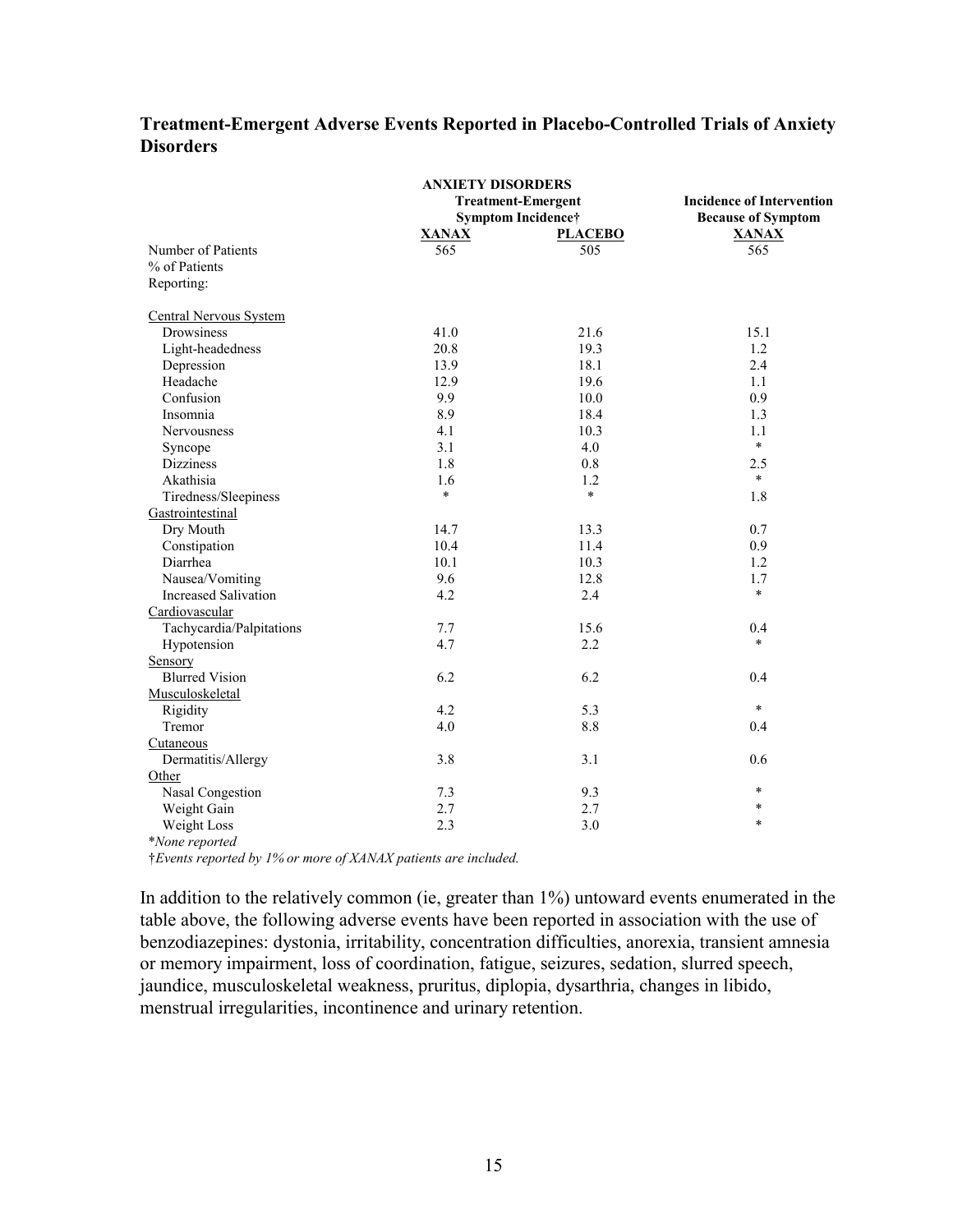# **Treatment-Emergent Adverse Events Reported in Placebo-Controlled Trials of Panic Disorder**

|                                    | <b>Treatment-Emergent</b><br><b>Symptom Incidence*</b> |                |
|------------------------------------|--------------------------------------------------------|----------------|
|                                    | <b>XANAX</b>                                           | <b>PLACEBO</b> |
| Number of Patients                 | 1388                                                   | 1231           |
| % of Patients Reporting:           |                                                        |                |
| Central Nervous System             |                                                        |                |
| <b>Drowsiness</b>                  | 76.8                                                   | 42.7           |
| Fatigue and Tiredness              | 48.6                                                   | 42.3           |
| <b>Impaired Coordination</b>       | 40.1                                                   | 17.9           |
| Irritability                       | 33.1                                                   | 30.1           |
| Memory Impairment                  | 33.1                                                   | 22.1           |
| Light-headedness/Dizziness         | 29.8                                                   | 36.9           |
| Insomnia                           | 29.4                                                   | 41.8           |
| Headache                           | 29.2                                                   | 35.6           |
| Cognitive Disorder                 | 28.8                                                   | 20.5           |
| Dysarthria                         | 23.3                                                   | 6.3            |
| Anxiety                            | 16.6                                                   | 24.9           |
| Abnormal Involuntary Movement      | 14.8                                                   | 21.0           |
| Decreased Libido                   | 14.4                                                   | 8.0            |
| Depression                         | 13.8                                                   | 14.0           |
| Confusional State                  | 10.4                                                   | 8.2            |
| Muscular Twitching                 | 7.9                                                    | 11.8           |
| Increased Libido                   | 7.7                                                    | 4.1            |
|                                    | 7.1                                                    | 5.6            |
| Change in Libido (Not Specified)   |                                                        |                |
| Weakness                           | 7.1                                                    | 8.4            |
| Muscle Tone Disorders              | 6.3                                                    | 7.5            |
| Syncope                            | 3.8                                                    | 4.8            |
| Akathisia                          | 3.0                                                    | 4.3            |
| Agitation                          | 2.9                                                    | 2.6            |
| Disinhibition                      | 2.7                                                    | 1.5            |
| Paresthesia                        | 2.4                                                    | 3.2            |
| Talkativeness                      | 2.2                                                    | 1.0            |
| Vasomotor Disturbances             | 2.0                                                    | 2.6            |
| Derealization                      | 1.9                                                    | 1.2            |
| Dream Abnormalities                | 1.8                                                    | 1.5            |
| Fear                               | 1.4                                                    | 1.0            |
| Feeling Warm                       | 1.3                                                    | 0.5            |
| Gastrointestinal                   |                                                        |                |
| Decreased Salivation               | 32.8                                                   | 34.2           |
| Constipation                       | 26.2                                                   | 15.4           |
| Nausea/Vomiting                    | 22.0                                                   | 31.8           |
| Diarrhea                           | 20.6                                                   | 22.8           |
| <b>Abdominal Distress</b>          | 18.3                                                   | 21.5           |
| <b>Increased Salivation</b>        | 5.6                                                    | 4.4            |
| Cardio-Respiratory                 |                                                        |                |
| Nasal Congestion                   | 17.4                                                   | 16.5           |
| Tachycardia                        | 15.4                                                   | 26.8           |
| <b>Chest Pain</b>                  | 10.6                                                   | 18.1           |
| Hyperventilation                   | 9.7                                                    | 14.5           |
| <b>Upper Respiratory Infection</b> | 4.3                                                    | 3.7            |
| Sensory                            |                                                        |                |
| <b>Blurred Vision</b>              | 21.0                                                   | 21.4           |
| Tinnitus                           | 6.6                                                    | 10.4           |
| Musculoskeletal                    |                                                        |                |
| Muscular Cramps                    | 2.4                                                    | 2.4            |
| Muscle Stiffness                   | 2.2                                                    | 3.3            |
|                                    |                                                        |                |

#### **PANIC DISORDER**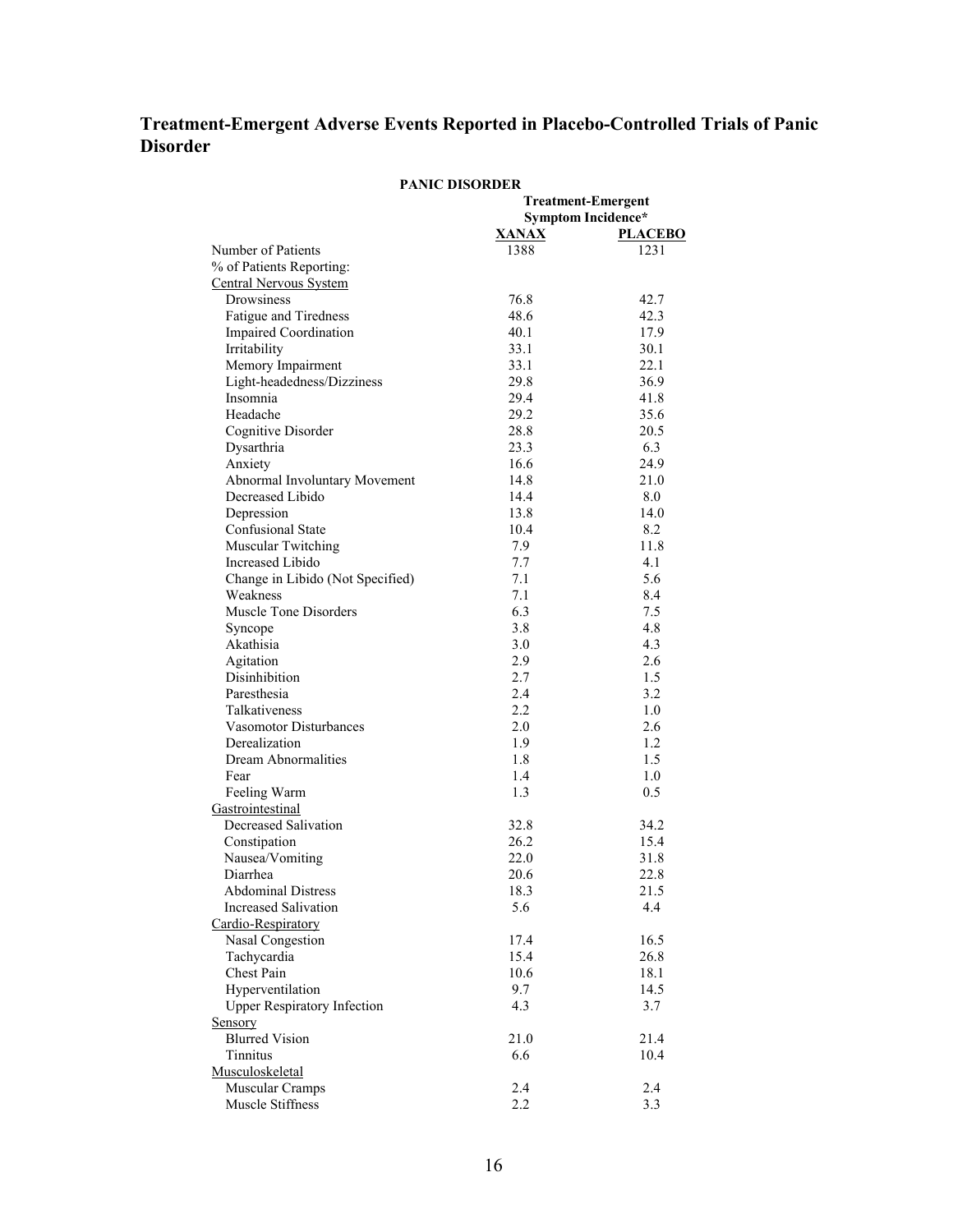| Cutaneous                       |      |      |
|---------------------------------|------|------|
| Sweating                        | 15.1 | 23.5 |
| Rash                            | 10.8 | 8.1  |
| Other                           |      |      |
| Increased Appetite              | 32.7 | 22.8 |
| Decreased Appetite              | 27.8 | 24.1 |
| Weight Gain                     | 27.2 | 17.9 |
| Weight Loss                     | 22.6 | 16.5 |
| <b>Micturition Difficulties</b> | 12.2 | 8.6  |
| <b>Menstrual Disorders</b>      | 10.4 | 8.7  |
| <b>Sexual Dysfunction</b>       | 7.4  | 3.7  |
| Edema                           | 4.9  | 5.6  |
| Incontinence                    | 1.5  | 0.6  |
| Infection                       | 1.3  | 1.7  |
|                                 |      |      |

\**Events reported by 1% or more of XANAX patients are included.*

In addition to the relatively common (ie, greater than 1%) untoward events enumerated in the table above, the following adverse events have been reported in association with the use of XANAX: seizures, hallucinations, depersonalization, taste alterations, diplopia, elevated bilirubin, elevated hepatic enzymes, and jaundice.

Panic disorder has been associated with primary and secondary major depressive disorders and increased reports of suicide among untreated patients (see PRECAUTIONS, General). **Adverse Events Reported as Reasons for Discontinuation in Treatment of Panic Disorder in Placebo-Controlled Trials**

In a larger database comprised of both controlled and uncontrolled studies in which 641 patients received XANAX, discontinuation-emergent symptoms which occurred at a rate of over 5% in patients treated with XANAX and at a greater rate than the placebo treated group were as follows:

**DISCONTINUATION-EMERGENT SYMPTOM INCIDENCE**

|                                  |      | DISCONTINUMENTE EMERGENT STATI TOM INCIDENCE<br>Percentage of 641 XANAX-Treated Panic Disorder |      |  |  |
|----------------------------------|------|------------------------------------------------------------------------------------------------|------|--|--|
| <b>Patients Reporting Events</b> |      |                                                                                                |      |  |  |
| <b>Body System/Event</b>         |      |                                                                                                |      |  |  |
| Neurologic                       |      | <b>Gastrointestinal</b>                                                                        |      |  |  |
| Insomnia                         | 29.5 | Nausea/Vomiting                                                                                | 16.5 |  |  |
| Light-headedness                 | 19.3 | Diarrhea                                                                                       | 13.6 |  |  |
| Abnormal involuntary movement    |      | 17.3 Decreased salivation                                                                      | 10.6 |  |  |
| Headache                         | 17.0 | <b>Metabolic-Nutritional</b>                                                                   |      |  |  |
| Muscular twitching               | 6.9  | Weight loss                                                                                    | 13.3 |  |  |
| Impaired coordination            | 6.6  | Decreased appetite                                                                             | 12.8 |  |  |
| Muscle tone disorders            | 5.9  |                                                                                                |      |  |  |
| Weakness                         | 5.8  | Dermatological                                                                                 |      |  |  |
| Psychiatric                      |      | Sweating                                                                                       | 14.4 |  |  |
| Anxiety                          | 19.2 |                                                                                                |      |  |  |
| <b>Fatigue and Tiredness</b>     | 18.4 | Cardiovascular                                                                                 |      |  |  |
| Irritability                     | 10.5 | Tachycardia                                                                                    | 12.2 |  |  |
| Cognitive disorder               | 10.3 |                                                                                                |      |  |  |
| Memory impairment                | 5.5  | <b>Special Senses</b>                                                                          |      |  |  |
| Depression                       | 5.1  | <b>Blurred</b> vision                                                                          | 10.0 |  |  |
| Confusional state                | 5.0  |                                                                                                |      |  |  |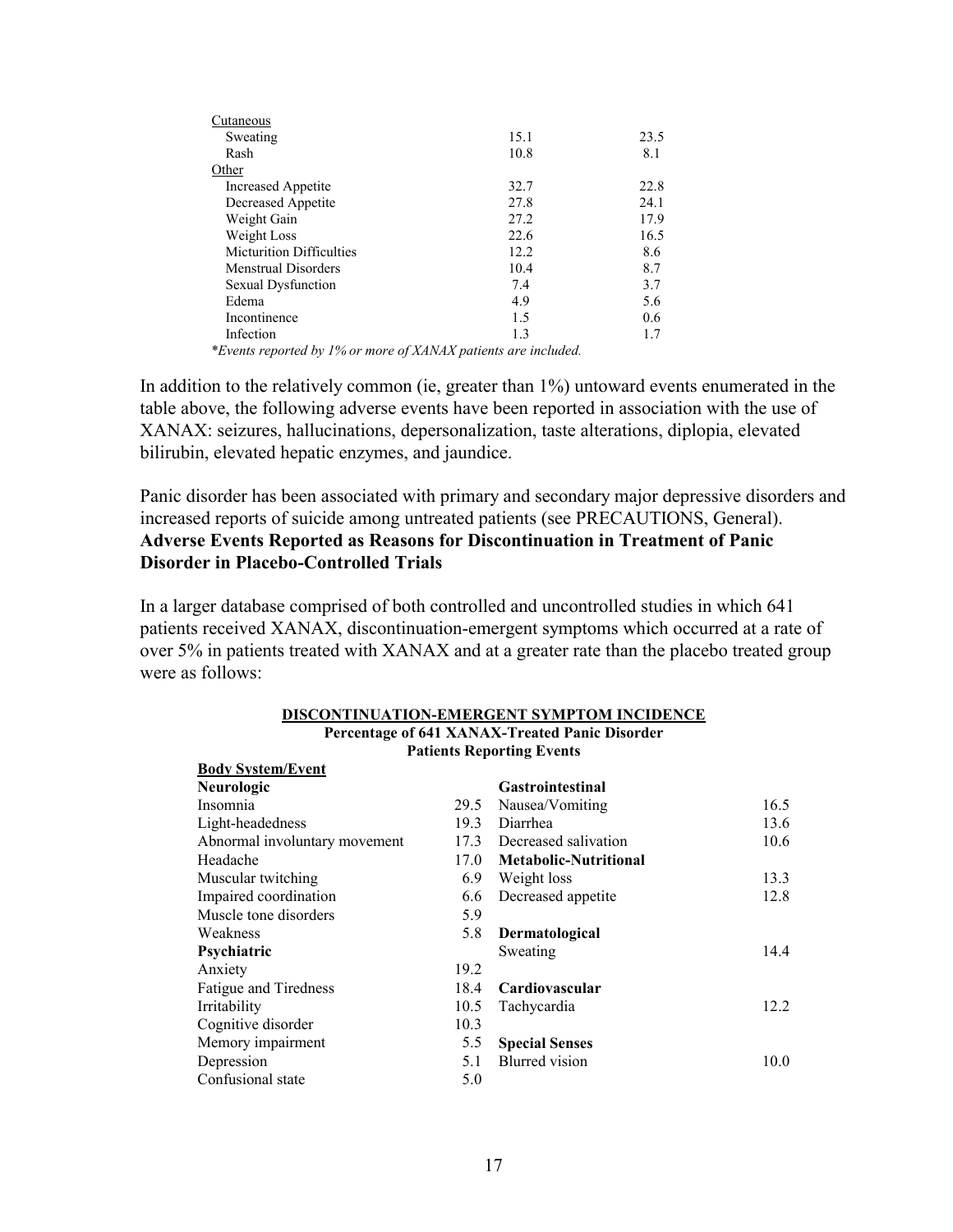From the studies cited, it has not been determined whether these symptoms are clearly related to the dose and duration of therapy with XANAX in patients with panic disorder. There have also been reports of withdrawal seizures upon rapid decrease or abrupt discontinuation of XANAX Tablets (see WARNINGS).

To discontinue treatment in patients taking XANAX, the dosage should be reduced slowly in keeping with good medical practice. It is suggested that the daily dosage of XANAX be decreased by no more than 0.5 mg every three days (see DOSAGE AND ADMINISTRATION). Some patients may benefit from an even slower dosage reduction. In a controlled postmarketing discontinuation study of panic disorder patients which compared this recommended taper schedule with a slower taper schedule, no difference was observed between the groups in the proportion of patients who tapered to zero dose; however, the slower schedule was associated with a reduction in symptoms associated with a withdrawal syndrome.

As with all benzodiazepines, paradoxical reactions such as stimulation, increased muscle spasticity, sleep disturbances, hallucinations and other adverse behavioral effects such as agitation, rage, irritability, and aggressive or hostile behavior have been reported rarely. In many of the spontaneous case reports of adverse behavioral effects, patients were receiving other CNS drugs concomitantly and/or were described as having underlying psychiatric conditions. Should any of the above events occur, alprazolam should be discontinued. Isolated published reports involving small numbers of patients have suggested that patients who have borderline personality disorder, a prior history of violent or aggressive behavior, or alcohol or substance abuse may be at risk for such events. Instances of irritability, hostility, and intrusive thoughts have been reported during discontinuation of alprazolam in patients with posttraumatic stress disorder.

**Post Introduction Reports**: Various adverse drug reactions have been reported in association with the use of XANAX since market introduction. The majority of these reactions were reported through the medical event voluntary reporting system. Because of the spontaneous nature of the reporting of medical events and the lack of controls, a causal relationship to the use of XANAX cannot be readily determined. Reported events include: gastrointestinal disorder, hypomania, mania, liver enzyme elevations, hepatitis, hepatic failure, Stevens-Johnson syndrome, photosensitivity reaction, angioedema, peripheral edema, hyperprolactinemia, gynecomastia, and galactorrhea (see PRECAUTIONS).

# **DRUG ABUSE AND DEPENDENCE**

# **Physical and Psychological Dependence**

Withdrawal symptoms similar in character to those noted with sedative/hypnotics and alcohol have occurred following discontinuance of benzodiazepines, including XANAX. The symptoms can range from mild dysphoria and insomnia to a major syndrome that may include abdominal and muscle cramps, vomiting, sweating, tremors and convulsions. Distinguishing between withdrawal emergent signs and symptoms and the recurrence of illness is often difficult in patients undergoing dose reduction. The long term strategy for treatment of these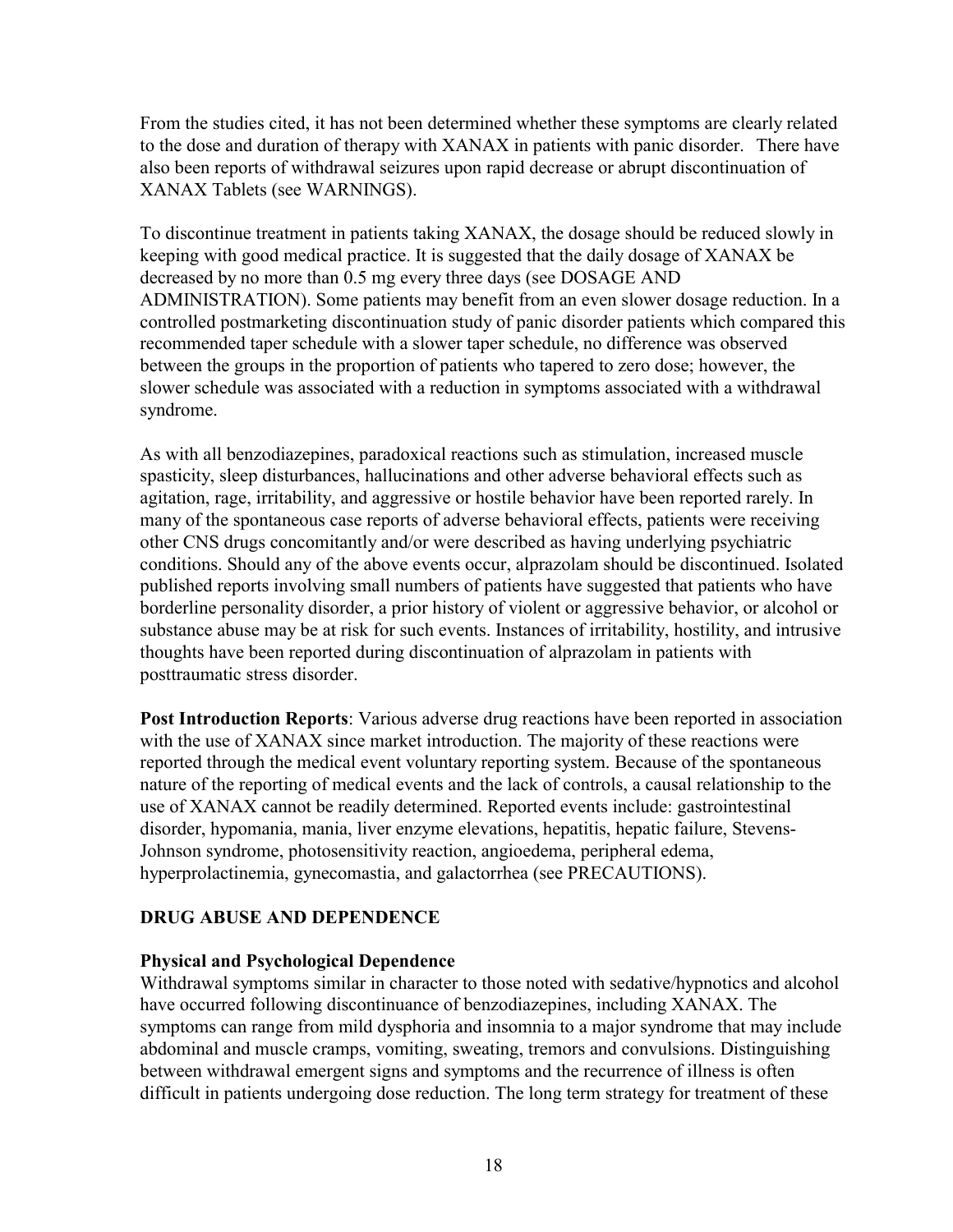phenomena will vary with their cause and the therapeutic goal. When necessary, immediate management of withdrawal symptoms requires re-institution of treatment at doses of XANAX sufficient to suppress symptoms. There have been reports of failure of other benzodiazepines to fully suppress these withdrawal symptoms. These failures have been attributed to incomplete cross-tolerance but may also reflect the use of an inadequate dosing regimen of the substituted benzodiazepine or the effects of concomitant medications.

While it is difficult to distinguish withdrawal and recurrence for certain patients, the time course and the nature of the symptoms may be helpful. A withdrawal syndrome typically includes the occurrence of new symptoms, tends to appear toward the end of taper or shortly after discontinuation, and will decrease with time. In recurring panic disorder, symptoms similar to those observed before treatment may recur either early or late, and they will persist.

While the severity and incidence of withdrawal phenomena appear to be related to dose and duration of treatment, withdrawal symptoms, including seizures, have been reported after only brief therapy with XANAX at doses within the recommended range for the treatment of anxiety (eg, 0.75 to 4 mg/day). Signs and symptoms of withdrawal are often more prominent after rapid decrease of dosage or abrupt discontinuance. The risk of withdrawal seizures may be increased at doses above 4 mg/day (see WARNINGS).

Patients, especially individuals with a history of seizures or epilepsy, should not be abruptly discontinued from any CNS depressant agent, including XANAX. It is recommended that all patients on XANAX who require a dosage reduction be gradually tapered under close supervision (see WARNINGS and DOSAGE AND ADMINISTRATION).

Psychological dependence is a risk with all benzodiazepines, including XANAX. The risk of psychological dependence may also be increased at doses greater than 4 mg/day and with longer term use, and this risk is further increased in patients with a history of alcohol or drug abuse. Some patients have experienced considerable difficulty in tapering and discontinuing from XANAX, especially those receiving higher doses for extended periods. Addiction-prone individuals should be under careful surveillance when receiving XANAX. As with all anxiolytics, repeat prescriptions should be limited to those who are under medical supervision.

# **Controlled Substance Class**

Alprazolam is a controlled substance under the Controlled Substance Act by the Drug Enforcement Administration and XANAX Tablets have been assigned to Schedule IV.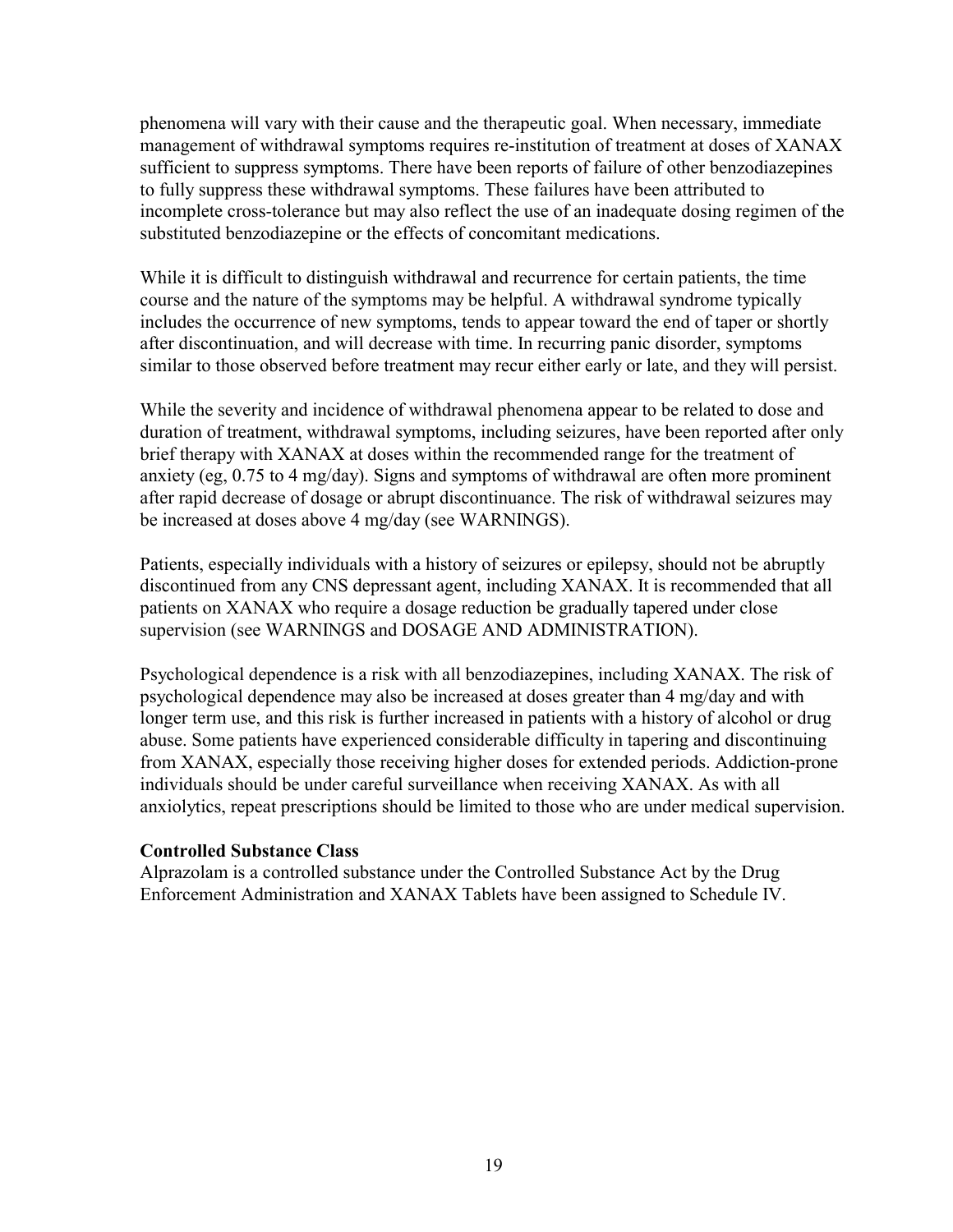## **OVERDOSAGE**

#### **Clinical Experience**

Manifestations of alprazolam overdosage include somnolence, confusion, impaired coordination, diminished reflexes and coma. Death has been reported in association with overdoses of alprazolam by itself, as it has with other benzodiazepines. In addition, fatalities have been reported in patients who have overdosed with a combination of a single benzodiazepine, including alprazolam, and alcohol; alcohol levels seen in some of these patients have been lower than those usually associated with alcohol-induced fatality.

The acute oral  $LD_{50}$  in rats is 331-2171 mg/kg. Other experiments in animals have indicated that cardiopulmonary collapse can occur following massive intravenous doses of alprazolam (over 195 mg/kg; 975 times the maximum recommended daily human dose of 10 mg/day). Animals could be resuscitated with positive mechanical ventilation and the intravenous infusion of norepinephrine bitartrate.

Animal experiments have suggested that forced diuresis or hemodialysis are probably of little value in treating overdosage.

#### **General Treatment of Overdose**

Overdosage reports with XANAX Tablets are limited. As in all cases of drug overdosage, respiration, pulse rate, and blood pressure should be monitored. General supportive measures should be employed, along with immediate gastric lavage. Intravenous fluids should be administered and an adequate airway maintained. If hypotension occurs, it may be combated by the use of vasopressors. Dialysis is of limited value. As with the management of intentional overdosing with any drug, it should be borne in mind that multiple agents may have been ingested.

Flumazenil, a specific benzodiazepine receptor antagonist, is indicated for the complete or partial reversal of the sedative effects of benzodiazepines and may be used in situations when an overdose with a benzodiazepine is known or suspected. Prior to the administration of flumazenil, necessary measures should be instituted to secure airway, ventilation and intravenous access. Flumazenil is intended as an adjunct to, not as a substitute for, proper management of benzodiazepine overdose. Patients treated with flumazenil should be monitored for re-sedation, respiratory depression, and other residual benzodiazepine effects for an appropriate period after treatment. **The prescriber should be aware of a risk of seizure in association with flumazenil treatment, particularly in long-term benzodiazepine users and in cyclic antidepressant overdose.** The complete flumazenil package insert including CONTRAINDICATIONS, WARNINGS and PRECAUTIONS should be consulted prior to use.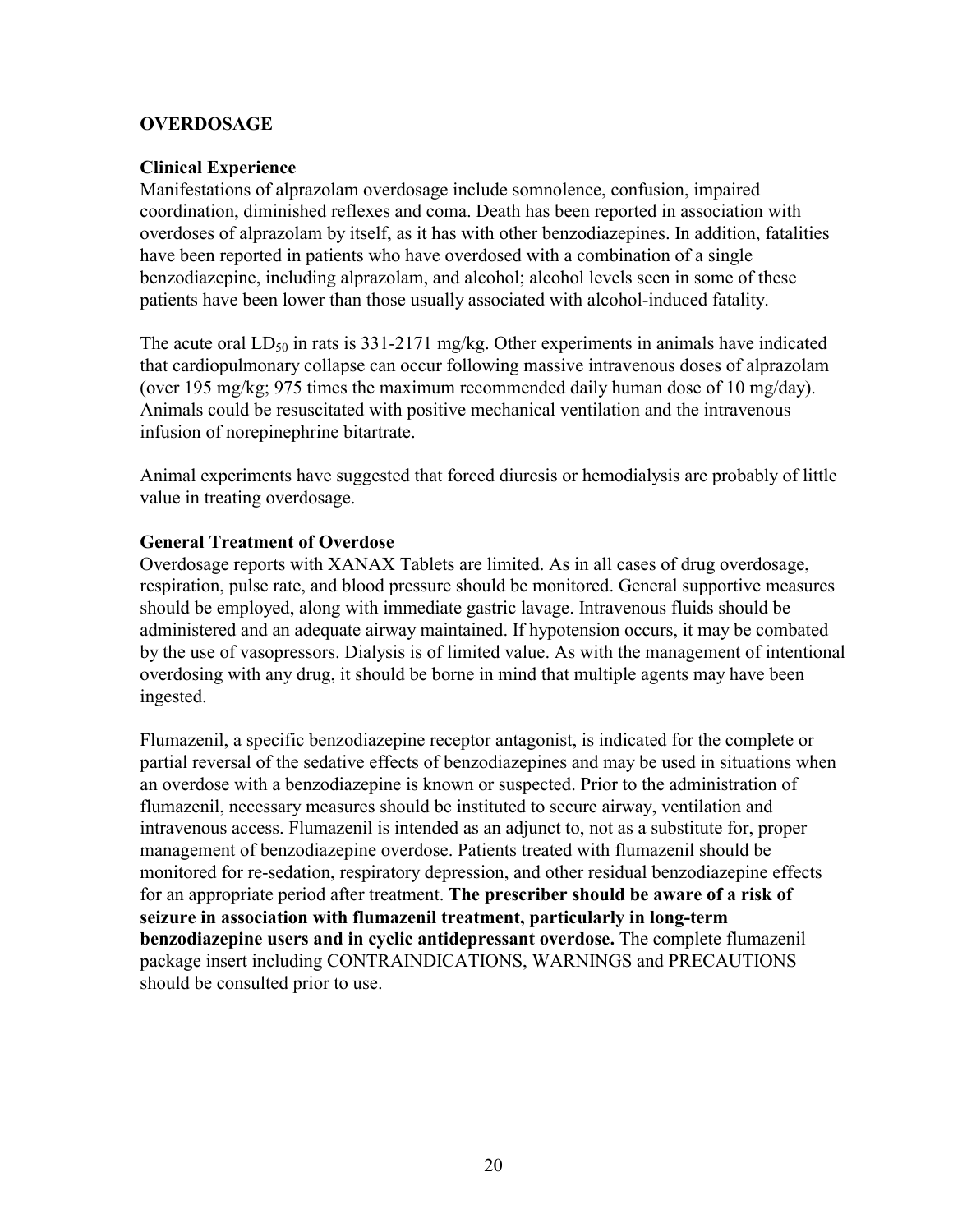# **DOSAGE AND ADMINISTRATION**

Dosage should be individualized for maximum beneficial effect. While the usual daily dosages given below will meet the needs of most patients, there will be some who require doses greater than 4 mg/day. In such cases, dosage should be increased cautiously to avoid adverse effects.

## **Anxiety Disorders and Transient Symptoms of Anxiety**

Treatment for patients with anxiety should be initiated with a dose of 0.25 to 0.5 mg given three times daily. The dose may be increased to achieve a maximum therapeutic effect, at intervals of 3 to 4 days, to a maximum daily dose of 4 mg, given in divided doses. The lowest possible effective dose should be employed and the need for continued treatment reassessed frequently. The risk of dependence may increase with dose and duration of treatment.

In all patients, dosage should be reduced gradually when discontinuing therapy or when decreasing the daily dosage. Although there are no systematically collected data to support a specific discontinuation schedule, it is suggested that the daily dosage be decreased by no more than 0.5 mg every 3 days. Some patients may require an even slower dosage reduction.

### **Panic Disorder**

The successful treatment of many panic disorder patients has required the use of XANAX at doses greater than 4 mg daily. In controlled trials conducted to establish the efficacy of XANAX in panic disorder, doses in the range of 1 to 10 mg daily were used. The mean dosage employed was approximately 5 to 6 mg daily. Among the approximately 1700 patients participating in the panic disorder development program, about 300 received XANAX in dosages of greater than 7 mg/day, including approximately 100 patients who received maximum dosages of greater than 9 mg/day. Occasional patients required as much as 10 mg a day to achieve a successful response.

# Dose Titration

Treatment may be initiated with a dose of 0.5 mg three times daily. Depending on the response, the dose may be increased at intervals of 3 to 4 days in increments of no more than 1 mg per day. Slower titration to the dose levels greater than 4 mg/day may be advisable to allow full expression of the pharmacodynamic effect of XANAX. To lessen the possibility of interdose symptoms, the times of administration should be distributed as evenly as possible throughout the waking hours, that is, on a three or four times per day schedule.

Generally, therapy should be initiated at a low dose to minimize the risk of adverse responses in patients especially sensitive to the drug. Dose should be advanced until an acceptable therapeutic response (ie, a substantial reduction in or total elimination of panic attacks) is achieved, intolerance occurs, or the maximum recommended dose is attained.

# Dose Maintenance

For patients receiving doses greater than 4 mg/day, periodic reassessment and consideration of dosage reduction is advised. In a controlled postmarketing dose-response study, patients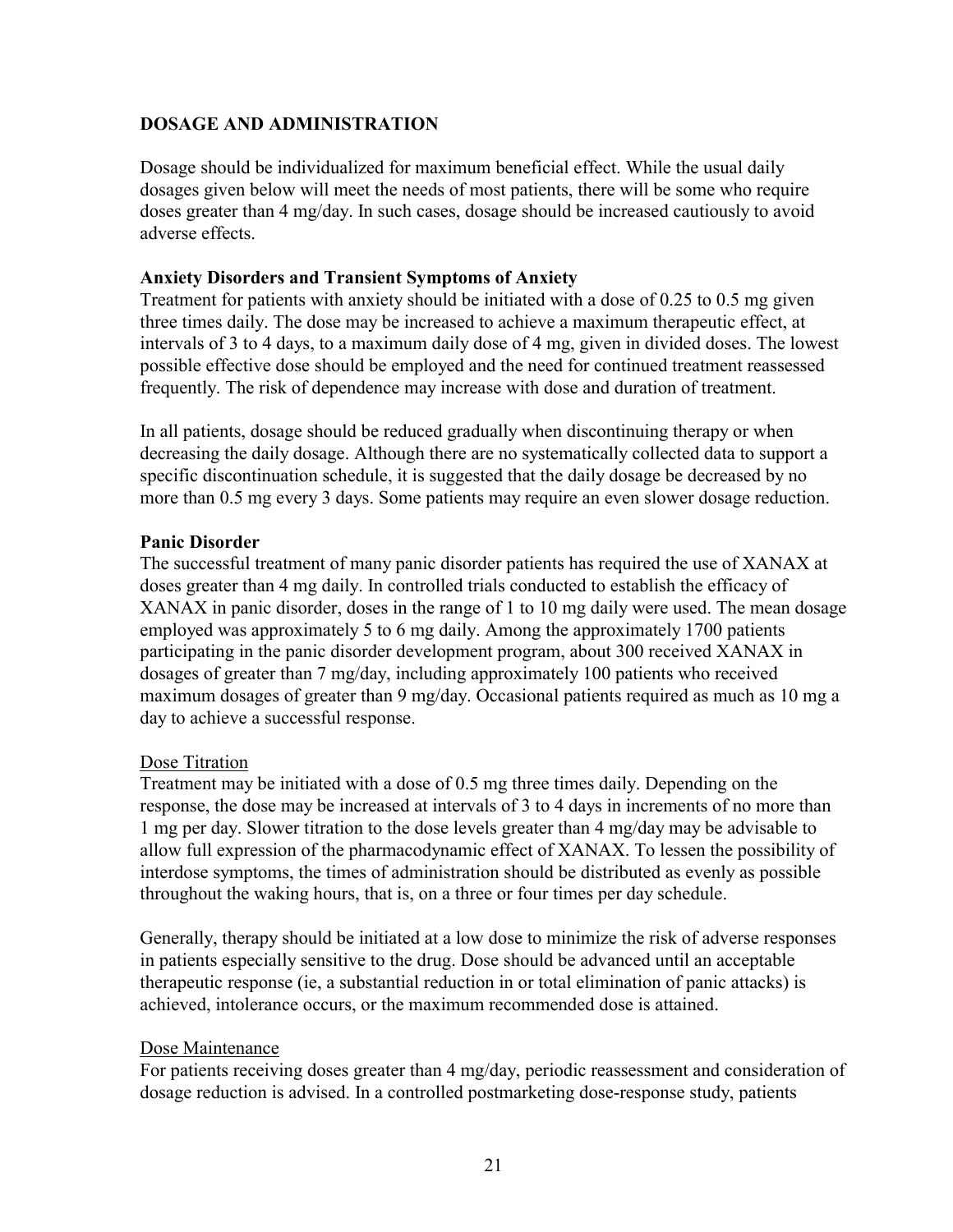treated with doses of XANAX greater than 4 mg/day for 3 months were able to taper to 50% of their total maintenance dose without apparent loss of clinical benefit. Because of the danger of withdrawal, abrupt discontinuation of treatment should be avoided. (See WARNINGS, PRECAUTIONS, DRUG ABUSE AND DEPENDENCE.)

The necessary duration of treatment for panic disorder patients responding to XANAX is unknown. After a period of extended freedom from attacks, a carefully supervised tapered discontinuation may be attempted, but there is evidence that this may often be difficult to accomplish without recurrence of symptoms and/or the manifestation of withdrawal phenomena.

#### Dose Reduction

Because of the danger of withdrawal, abrupt discontinuation of treatment should be avoided (see WARNINGS, PRECAUTIONS, DRUG ABUSE AND DEPENDENCE).

In all patients, dosage should be reduced gradually when discontinuing therapy or when decreasing the daily dosage. Although there are no systematically collected data to support a specific discontinuation schedule, it is suggested that the daily dosage be decreased by no more than 0.5 mg every three days. Some patients may require an even slower dosage reduction.

In any case, reduction of dose must be undertaken under close supervision and must be gradual. If significant withdrawal symptoms develop, the previous dosing schedule should be reinstituted and, only after stabilization, should a less rapid schedule of discontinuation be attempted. In a controlled postmarketing discontinuation study of panic disorder patients which compared this recommended taper schedule with a slower taper schedule, no difference was observed between the groups in the proportion of patients who tapered to zero dose; however, the slower schedule was associated with a reduction in symptoms associated with a withdrawal syndrome. It is suggested that the dose be reduced by no more than 0.5 mg every 3 days, with the understanding that some patients may benefit from an even more gradual discontinuation. Some patients may prove resistant to all discontinuation regimens.

#### **Dosing in Special Populations**

In elderly patients, in patients with advanced liver disease or in patients with debilitating disease, the usual starting dose is 0.25 mg, given two or three times daily. This may be gradually increased if needed and tolerated. The elderly may be especially sensitive to the effects of benzodiazepines. If side effects occur at the recommended starting dose, the dose may be lowered.

#### **HOW SUPPLIED**

XANAX Tablets are available as follows: **0.25 mg** (white, oval, scored, imprinted "XANAX 0.25") Bottles of 100 NDC 0009-0029-01 Reverse Numbered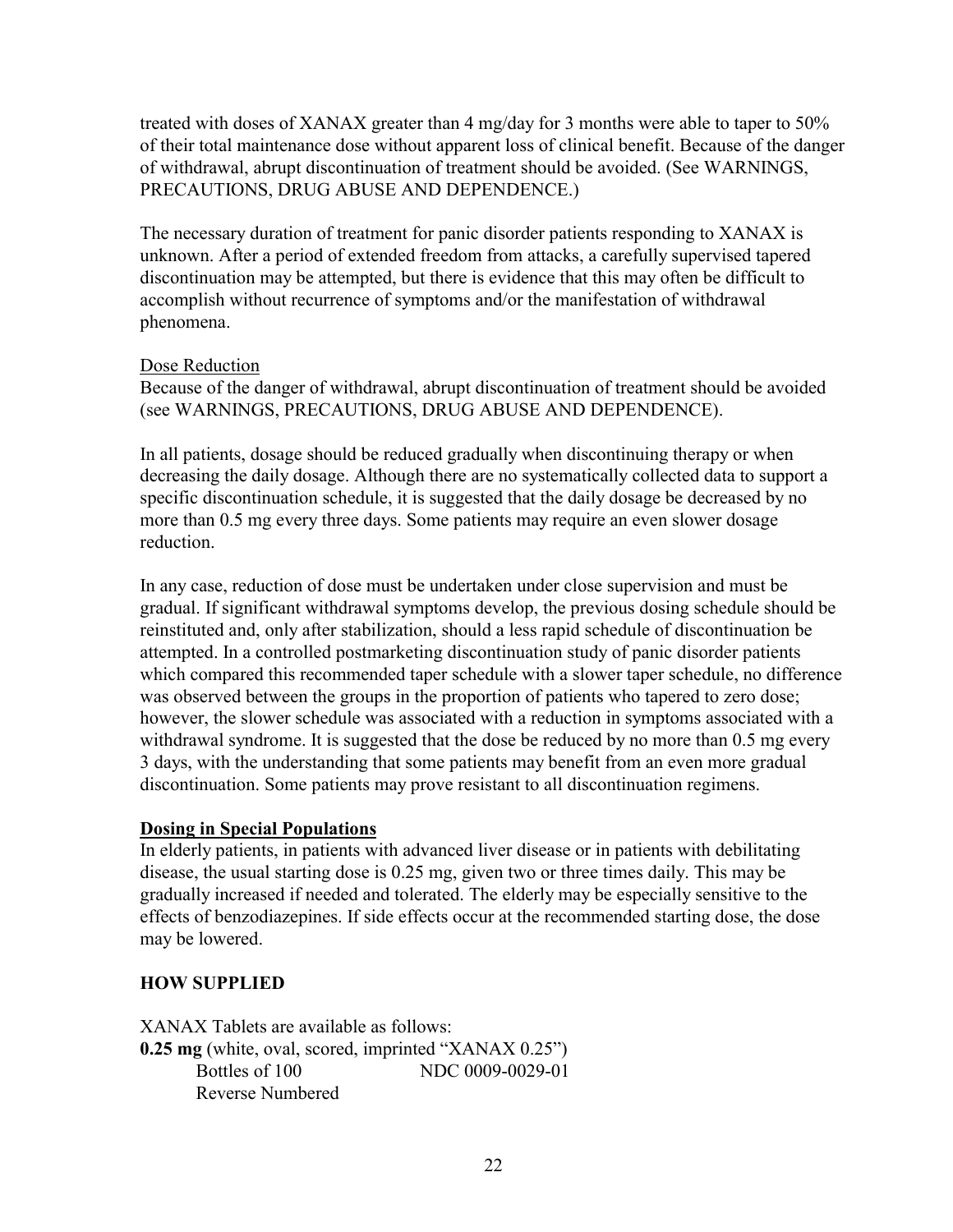| Unit dose $(100)$                                          | NDC 0009-0029-46                                                                               |
|------------------------------------------------------------|------------------------------------------------------------------------------------------------|
|                                                            |                                                                                                |
| Bottles of 500                                             | NDC 0009-0029-02                                                                               |
| Bottles of 1000                                            | NDC 0009-0029-14                                                                               |
| <b>0.5 mg</b> (peach, oval, scored, imprinted "XANAX 0.5") |                                                                                                |
| Bottles of 100                                             | NDC 0009-0055-01                                                                               |
| Reverse Numbered                                           |                                                                                                |
| Unit Dose (100)                                            | NDC 0009-0055-46                                                                               |
| Bottles of 500                                             | NDC 0009-0055-03                                                                               |
| Bottles of 1000                                            | NDC 0009-0055-15                                                                               |
| 1 mg (blue, oval, scored, imprinted "XANAX 1.0")           |                                                                                                |
| Bottles of 100                                             | NDC 0009-0090-01                                                                               |
| Bottles of 500                                             | NDC 0009-0090-04                                                                               |
| Bottles of 1000                                            | NDC 0009-0090-13                                                                               |
|                                                            | <b>2 mg</b> (white, oblong, multi-scored, imprinted "XANAX" on one side and "2" on the reverse |
| side)                                                      |                                                                                                |
| Bottles of 100                                             | NDC 0009-0094-01                                                                               |
| Bottles of 500                                             | NDC 0009-0094-03                                                                               |

Store at controlled room temperature 20° to 25°C (68° to 77°F) [see USP].

### **Rx only**

# **ANIMAL STUDIES**

When rats were treated with alprazolam at 3, 10, and 30 mg/kg/day (15 to 150 times the maximum recommended human dose) orally for 2 years, a tendency for a dose related increase in the number of cataracts was observed in females and a tendency for a dose related increase in corneal vascularization was observed in males. These lesions did not appear until after 11 months of treatment.

This product's label may have been updated. For current full prescribing information, please visit [www.pfizer.com](http://www.pfizer.com/).

Distributed by



LAB-0004-10.0 Revised January 2017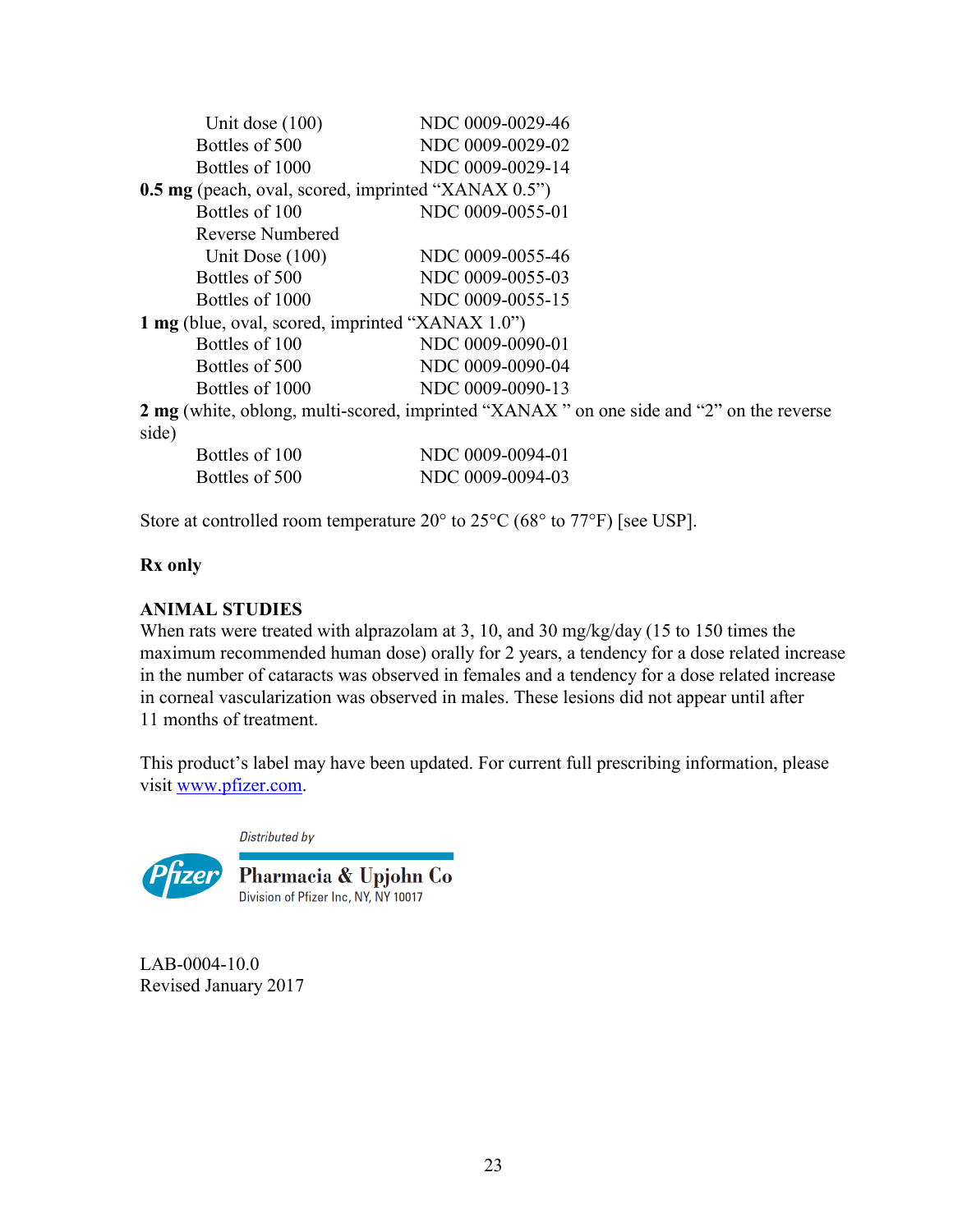#### **MEDICATION GUIDE XANAX (ZAN-aks) (alprazolam) Tablets, C-IV**

#### **What is the most important information I should know about XANAX?**

- **XANAX is a benzodiazepine medicine. Taking benzodiazepines with opioid medicines, alcohol, or other central nervous system depressants (including street drugs) can cause severe drowsiness, breathing problems (respiratory depression), coma and death.**
- **XANAX can make you sleepy or dizzy, and can slow your thinking and motor skills.**
	- $\circ$  Do not drive, operate heavy machinery, or do other dangerous activities until you know how XANAX affects you.
	- Do not drink alcohol or take other drugs that may make you sleepy or dizzy while taking XANAX without first talking to your healthcare provider. When taken with alcohol or drugs that cause sleepiness or dizziness, XANAX may make your sleepiness or dizziness much worse.
- Do not take more Xanax than prescribed.

#### **What is XANAX?**

- XANAX is a prescription medicine used:
	- $\circ$  to treat anxiety disorders
	- o for the short-term relief of the symptoms of anxiety
	- o to treat panic disorder with or without a fear of places and situations that might cause panic, helplessness, or embarrassment (agoraphobia)
- **XANAX is a federal controlled substance (C-IV) because it can be abused or lead to dependence.** Keep XANAX in a safe place to prevent misuse and abuse. Selling or giving away XANAX may harm others, and is against the law. Tell your healthcare provider if you have abused or been dependent on alcohol, prescription medicines or street drugs.
- It is not known if XANAX is safe and effective in children.
- Elderly patients are especially susceptible to dose related adverse effects when taking XANAX.
- It is not known if XANAX is safe and effective when used to treat anxiety disorder for longer than 4 months.
- It is not known if XANAX is safe and effective when used to treat panic disorder for longer than 10 weeks.

#### **Do not take XANAX if:**

- you are allergic to alprazolam, other benzodiazepines, or any of the ingredients in XANAX. See the end of this Medication Guide for a complete list of ingredients in XANAX.
- you are taking antifungal medicines including ketoconazole and itraconazole

#### **Before you take XANAX, tell your healthcare provider about all of your medical conditions, including if you:**

- have or have had depression, mood problems, or suicidal thoughts or behavior
- have liver or kidney problems
- have lung disease or breathing problems
- are pregnant or plan to become pregnant. XANAX may harm your unborn baby. You and your healthcare provider should decide if you should take XANAX while you are pregnant.
- are breastfeeding or plan to breastfeed. XANAX passes into your breast milk and may harm your baby. Talk to your healthcare provider about the best way to feed your baby if you take XANAX. You should not breastfeed while taking XANAX.

**Tell your healthcare provider about all the medicines you take**, including prescription and over-the-counter medicines, vitamins, and herbal supplements.

Taking XANAX with certain other medicines can cause side effects or affect how well XANAX or the other medicines work. Do not start or stop other medicines without talking to your healthcare provider.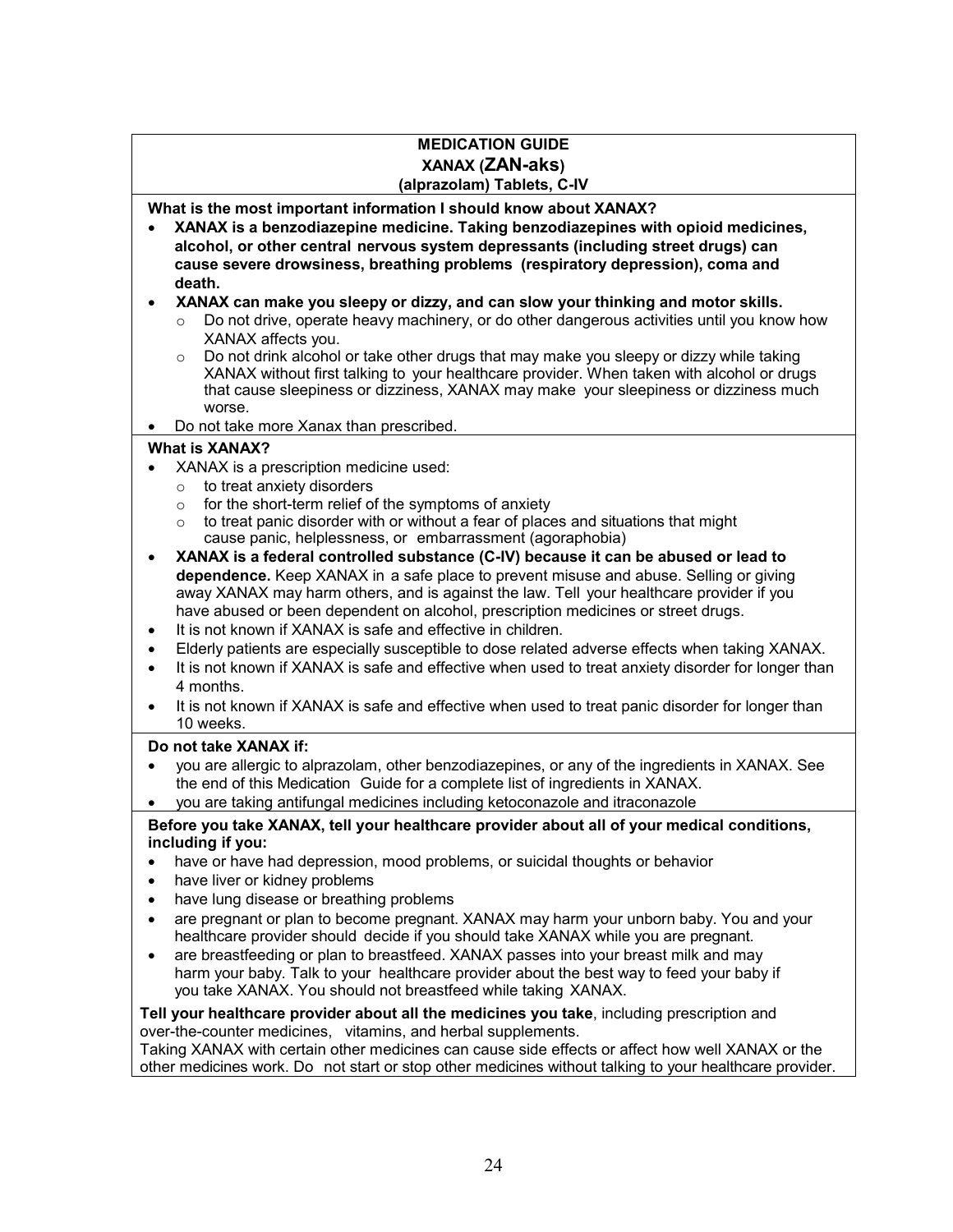**How should I take XANAX?**

- **See "What is the most important information I should know about XANAX?"**
- Take XANAX exactly as your healthcare provider tells you to take it. Your healthcare provider will tell you how much XANAX to take and when to take it.
- If you take too much XANAX, call your healthcare provider or go to the nearest hospital emergency room right away.

#### **What should I avoid while taking XANAX?**

- XANAX can cause you to be drowsy. Do not drive a car or operate heavy machinery until you know how XANAX affects you.
- You should not drink alcohol while taking XANAX. Drinking alcohol can increase your chances of having serious side effects.

#### **What are the possible side effects of XANAX?**

- **XANAX may cause serious side effects, including:**
	- **See "What is the most important information I should know about XANAX?"**
- **Abuse and dependence.** Taking XANAX can cause physical and psychological dependence. Physical and psychological dependence is not the same as drug addiction. Your healthcare provider can tell you more about the differences between physical and psychological dependence and drug addiction.
- **Withdrawal symptoms.** You may have withdrawal symptoms if you stop taking XANAX suddenly. Withdrawal symptoms can be serious and include seizures. Mild withdrawal symptoms include a depressed mood and trouble sleeping. Talk to your healthcare provider about slowly stopping XANAX to avoid withdrawal symptoms.
- **Seizures.** Stopping XANAX can cause seizures and seizures that will not stop (status epilepticus).
- **Mania.** XANAX may cause an increase in activity and talking (hypomania and mania) in people who have depression.

**The most common side effects of XANAX include** drowsiness and light-headedness. These are not all the possible side effects of XANAX. Call your doctor for medical advice about side effects. You may report side effects to FDA at 1-800-FDA-1088.

#### **How should I store XANAX?**

- Store XANAX between 68°F to 77°F 20°C to 25°C
- **Keep XANAX and all medicines out of the reach of children.**

#### **General information about the safe and effective use of XANAX.**

- Medicines are sometimes prescribed for purposes other than those listed in a Medication Guide.
- Do not use XANAX for a condition for which it was not prescribed.
- Do not give XANAX to other people, even if they have the same symptoms that you have. It may harm them.
- You can ask your pharmacist or healthcare provider for information about XANAX that is written for health professionals.

#### **What are the ingredients in XANAX?**

#### **Active ingredient:** alprazolam

**Inactive ingredients:** Cellulose, corn starch, docusate sodium, lactose, magnesium stearate, silicon dioxide and sodium benzoate. In addition, the 0.5 mg tablet contains FD&C Yellow No. 6 and the 1 mg tablet contains FD&C Blue No. 2.

XANAX® is a registered trademark of Pharmacia & Upjohn Company LLC. For more information, go to [www.pfizer.com](http://www.pfizer.com/) or call 1-800-438-1985.

This Medication Guide has been approved by the U.S. Food and Drug Administration.

This product's label may have been updated. For current full prescribing information, please visit [www.pfizer.com](http://www.pfizer.com/).